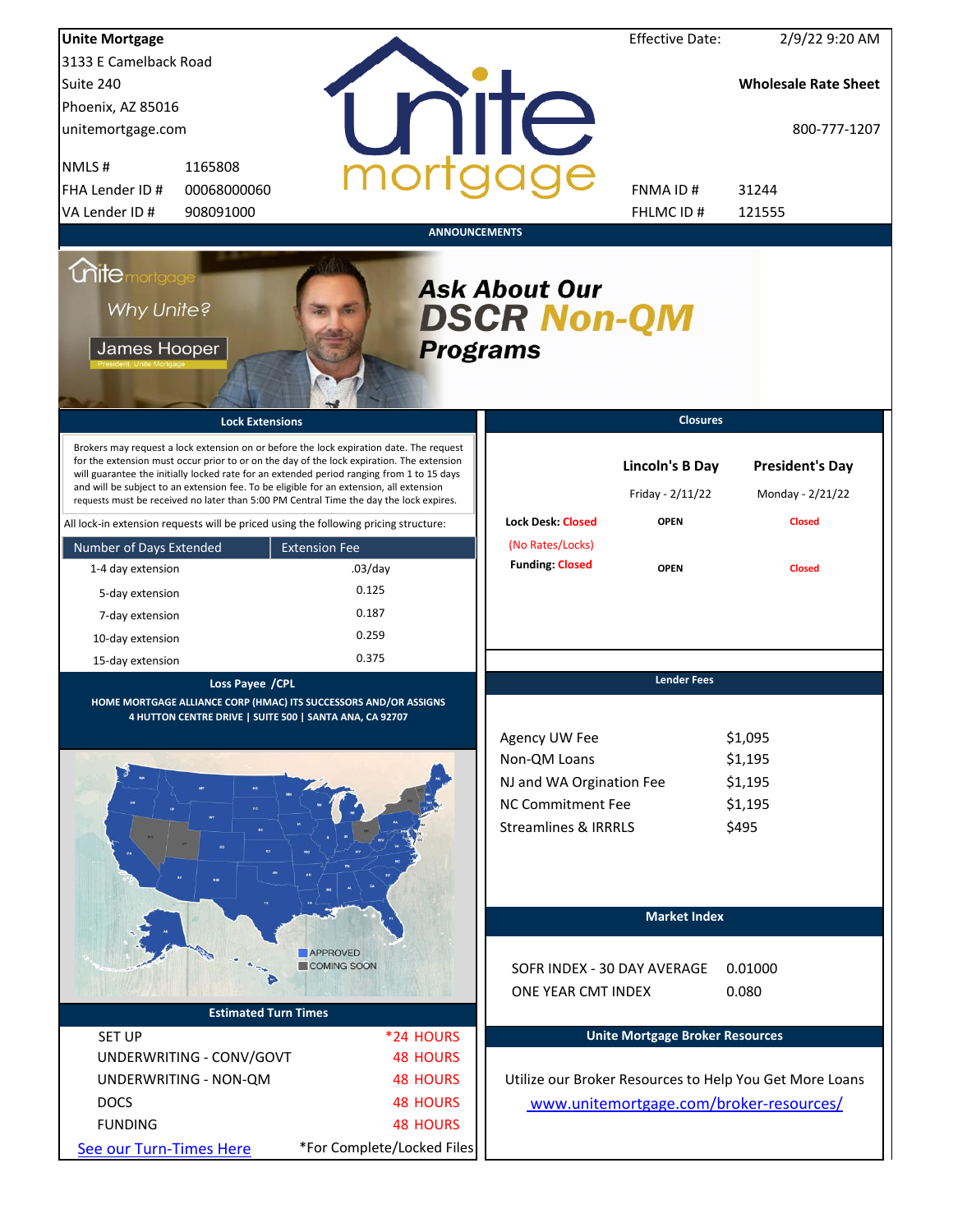

#### **Rates are subject to change without prior notice Not for Public View • For Professional Use Only**

**Lock Desk** [locks@unitemtg](mailto:locks@unitemtg.com).com File Update: 09-Feb-2022

Effective Date: 9-Feb-2022 Lock Hours: 9:00 A.M. - 3:00 P.M. PST Price Change Effective: 9:00 AM PST

# **INVESTOR PRIME**

|                           | <b>PRICING ADJUSTMENTS</b> |
|---------------------------|----------------------------|
|                           |                            |
| Documentation             | <b>Credit Score</b>        |
|                           | $\geq 780$                 |
|                           | 760 - 779                  |
|                           | 740 - 759                  |
|                           | 720 - 739                  |
| <b>DSCR</b>               | $700 - 719$                |
|                           | 680 - 699                  |
|                           | $660 - 679$                |
|                           | $640 - 659$                |
|                           | $620 - 639$                |
|                           | $\geq 780$                 |
|                           | 760 - 779                  |
|                           | 740 - 759                  |
|                           | 720 - 739                  |
| Bank Statements (12 & 24) | $700 - 719$                |
|                           | 680 - 699                  |
|                           | $660 - 679$                |
|                           | $640 - 659$                |
|                           | $620 - 639$                |
|                           | $\geq 780$                 |
|                           | $760 - 779$                |
|                           | 740 - 759                  |
|                           | 720 - 739                  |
| <b>Asset Depletion</b>    | $700 - 719$                |
|                           | 680 - 699                  |
|                           | $660 - 679$                |

| MAX PRICING (Lower of Price or Premium) |          |
|-----------------------------------------|----------|
| No Prepay - Hard                        | 100 7500 |
| 1yr Prepay - Hard                       | 101 0000 |
| 2yr Prepay - Hard                       | 101 2500 |
| 3yr Prepay - Hard                       | 101.5000 |
| 4yr Prepay - Hard                       | 101 7500 |
| 5yr Prepay - Hard                       | 102.0000 |
|                                         |          |
| <b>ARM MARGIN</b>                       |          |
| 5.000                                   | SOFR     |
|                                         |          |
| <b>LOCK FEES</b>                        |          |
| Relock Fee:                             | 250      |

| Relock Fee:             |         |
|-------------------------|---------|
| Extension Fee Per Diem: | 030     |
| <b>Extension Max:</b>   | 15 Days |
|                         |         |

| 7.250<br>7.125<br>7.000<br>6.875 | <b>5/6 ARM</b>                          | 30YR FIX |  |
|----------------------------------|-----------------------------------------|----------|--|
|                                  | 104.3125                                | 104.0625 |  |
|                                  | 104.2500                                | 104.0000 |  |
|                                  | 104.1250                                | 103.8750 |  |
|                                  | 104.0000                                | 103.7500 |  |
| 6.750                            | 103.8750                                | 103.6250 |  |
| 6.625                            | 103.7500                                | 103.5000 |  |
| 6.500                            | 103.6250                                | 103.3750 |  |
| 6.375                            | 103.5000                                | 103.2500 |  |
| 6.250                            | 103.3750                                | 103.1250 |  |
| 6.125                            | 103.2500                                | 103.0000 |  |
|                                  |                                         |          |  |
| 6.000                            | 103.1250                                | 102.8750 |  |
| 5.875                            | 103.0000                                | 102.7500 |  |
| 5.750                            | 102.8750                                | 102.6250 |  |
| 5.625                            | 102.6250                                | 102.3750 |  |
| 5.500                            | 102.3750                                | 102.1250 |  |
| 5.375                            | 102.1250                                | 101.8750 |  |
| 5.250                            | 101.8750                                | 101.6250 |  |
|                                  |                                         |          |  |
| 5.125                            | 101.6250                                | 101.3750 |  |
| 5.000                            | 101.3750                                | 101.1250 |  |
| 4.875                            | 101.1250                                | 100.8750 |  |
| 4.750                            | 100.7500                                | 100.5000 |  |
| 4.625                            | 100.2500                                | 100.0000 |  |
| 4.500                            | 99.7500                                 | 99.5000  |  |
| 4.375                            | 99.1250                                 | 98.8750  |  |
| 4.250                            | 98.5000                                 | 98.2500  |  |
|                                  |                                         |          |  |
| 4.125                            | 97.7500                                 | 97.5000  |  |
|                                  |                                         |          |  |
|                                  |                                         |          |  |
|                                  | MAX PRICING (Lower of Price or Premium) |          |  |
| No Prepay - Hard                 |                                         | 100.7500 |  |
| 1yr Prepay - Hard                |                                         | 101.0000 |  |
|                                  |                                         | 101.2500 |  |
| 2yr Prepay - Hard                |                                         |          |  |
| 3yr Prepay - Hard                |                                         | 101.5000 |  |
| 4yr Prepay - Hard                |                                         | 101.7500 |  |
| 5yr Prepay - Hard                |                                         | 102.0000 |  |
|                                  |                                         |          |  |
|                                  | <b>ARM MARGIN</b>                       |          |  |
|                                  | 5.000                                   | SOFR     |  |
|                                  |                                         |          |  |
|                                  | <b>LOCK FEES</b>                        |          |  |
|                                  |                                         |          |  |
|                                  | Relock Fee:                             | .250     |  |
|                                  | Extension Fee Per Diem:                 | .030     |  |
|                                  | Extension Max:                          | 15 Days  |  |
|                                  |                                         |          |  |
|                                  |                                         |          |  |
|                                  |                                         |          |  |
|                                  |                                         |          |  |
|                                  |                                         |          |  |
|                                  |                                         |          |  |
|                                  |                                         |          |  |
|                                  |                                         |          |  |
|                                  |                                         |          |  |
|                                  |                                         |          |  |
|                                  |                                         |          |  |
|                                  |                                         |          |  |
|                                  |                                         |          |  |
|                                  |                                         |          |  |
|                                  |                                         |          |  |
|                                  |                                         |          |  |
|                                  |                                         |          |  |
|                                  |                                         |          |  |
|                                  |                                         |          |  |
|                                  |                                         |          |  |
|                                  |                                         |          |  |
|                                  |                                         |          |  |
|                                  |                                         |          |  |
|                                  |                                         |          |  |
|                                  |                                         |          |  |
|                                  |                                         |          |  |
|                                  |                                         |          |  |
|                                  |                                         |          |  |
|                                  |                                         |          |  |
|                                  |                                         |          |  |
|                                  |                                         |          |  |
|                                  |                                         |          |  |
|                                  |                                         |          |  |
|                                  |                                         |          |  |
|                                  |                                         |          |  |
|                                  |                                         |          |  |
|                                  |                                         |          |  |
|                                  |                                         |          |  |
|                                  |                                         |          |  |
|                                  |                                         |          |  |
|                                  |                                         |          |  |
|                                  |                                         |          |  |
|                                  |                                         |          |  |
|                                  |                                         |          |  |
|                                  |                                         |          |  |
|                                  |                                         |          |  |
|                                  |                                         |          |  |
|                                  |                                         |          |  |
|                                  |                                         |          |  |
|                                  |                                         |          |  |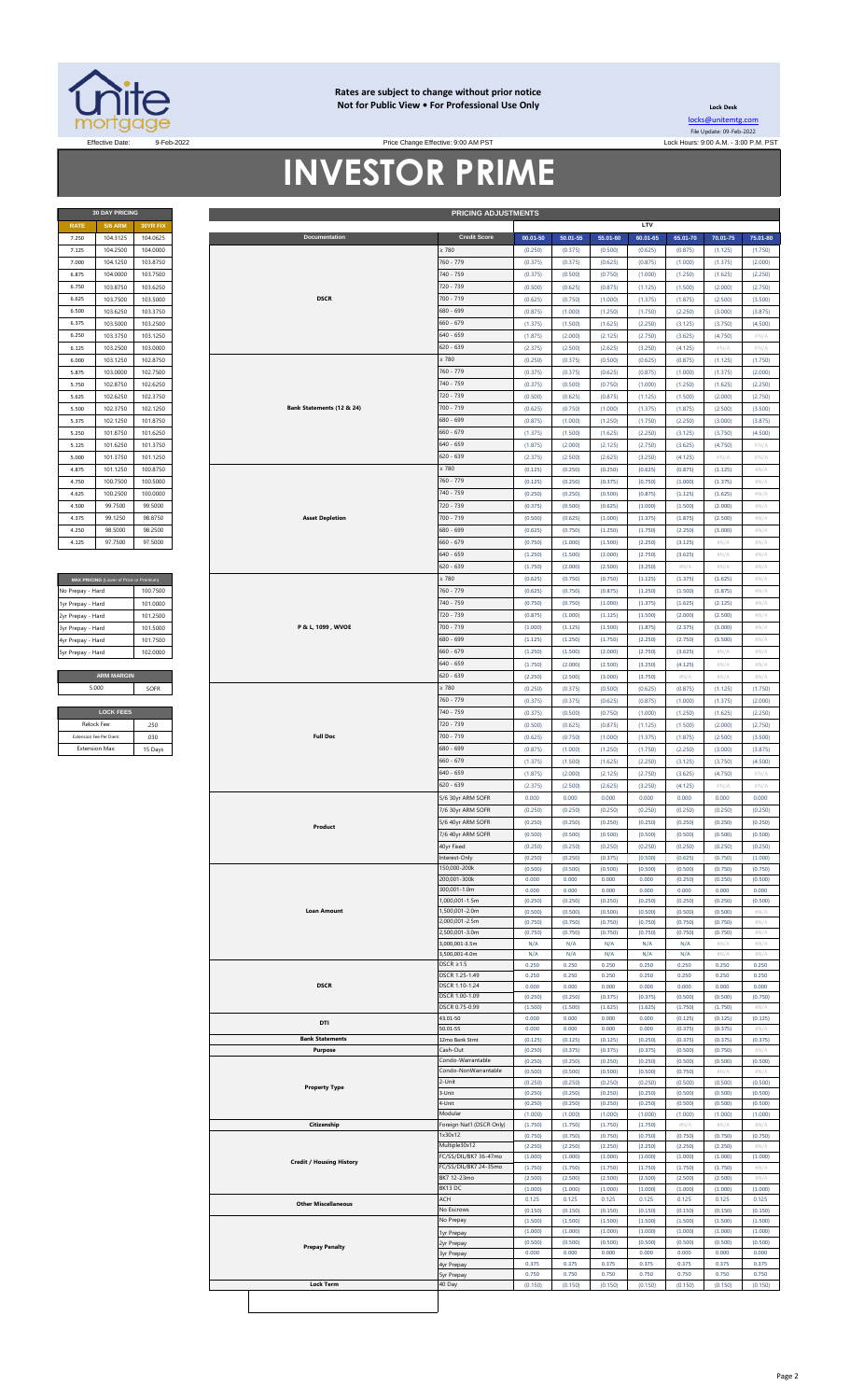

**Rates are subject to change without prior notice Not for Public View • For Professional Use Only** 

**Lock Desk** locks@unitemtg.com File Update: 09-Feb-2022 Lock Hours: 9:00 A.M. - 3:00 P.M. PST

Effective Date: 9:00 AM PST 9-Feb-2022 9-Feb-2022

# **OWNER-OCCUPIED PRIME**

|             | PRIMARY & SECONDARY HOME |                 |
|-------------|--------------------------|-----------------|
| <b>RATE</b> | <b>5/6 ARM</b>           | <b>30YR FIX</b> |
| 7.125       | 104.813                  | 104.563         |
| 7.000       | 104.750                  | 104.500         |
| 6.875       | 104.625                  | 104.375         |
| 6.750       | 104.500                  | 104.250         |
| 6.625       | 104.375                  | 104.125         |
| 6.500       | 104.250                  | 104.000         |
| 6.375       | 104.125                  | 103.875         |
| 6.250       | 104.000                  | 103.750         |
| 6.125       | 103.875                  | 103.625         |
| 6.000       | 103.750                  | 103.500         |
| 5.875       | 103.625                  | 103.375         |
| 5.750       | 103.375                  | 103.125         |
| 5.625       | 103.125                  | 102.875         |
| 5.500       | 102.875                  | 102.625         |
| 5.375       | 102.625                  | 102.375         |
| 5.250       | 102.375                  | 102.125         |
| 5.125       | 102.125                  | 101.875         |
| 5.000       | 101.875                  | 101.625         |
| 4.875       | 101.625                  | 101.375         |
| 4.750       | 101.375                  | 101.125         |
| 4.625       | 101.000                  | 100.750         |
| 4.500       | 100.625                  | 100.375         |
| 4.375       | 100.125                  | 99.875          |
| 4.250       | 99.625                   | 99.375          |
| 4.125       | 99,000                   | 98.750          |

#### **ARM MARGIN** 5.000

| <b>LOCK FEES</b>                        |         |
|-----------------------------------------|---------|
| Relock Fee:                             | 250     |
| <b>Extension Fee Per Diem</b>           | .030    |
| <b>Extension Max:</b>                   | 15 Days |
|                                         |         |
| MAX PRICING (Lower of Price or Premium) |         |
| 101.0000                                |         |
|                                         |         |

| 30YR FIX<br>50.01-55<br>104.563<br><b>Documentation</b><br><b>Credit Score</b><br>00.01-50<br>55.01-60<br>60.01-65<br>65.01-70<br>70.01-75<br>75.01-80<br>80.01-85<br>104.500<br>$\geq 780$<br>0.000<br>0.000<br>0.000<br>(0.250)<br>(0.375)<br>(0.375)<br>(0.500)<br>(0.750)<br>104.375<br>760 - 779<br>0.000<br>0.000<br>0.000<br>(0.250)<br>(0.375)<br>(0.500)<br>(0.625)<br>(0.875)<br>104.500<br>104.250<br>740 - 759<br>0.000<br>0.000<br>0.000<br>(0.250)<br>(0.375)<br>(0.625)<br>(0.750)<br>(1.125)<br>104.125<br>720 - 739<br>(0.125)<br>(0.125)<br>(0.125)<br>(0.250)<br>(0.500)<br>(0.750)<br>(1.000)<br>(1.250)<br><b>Full Doc</b><br>104.000<br>700 - 719<br>(0.250)<br>(0.250)<br>(0.375)<br>(0.500)<br>(0.625)<br>(0.875)<br>(1.250)<br>(1.625)<br>103.875<br>680 - 699<br>(0.250)<br>(0.250)<br>(0.500)<br>(0.625)<br>(0.750)<br>(1.000)<br>(1.375)<br>(2.000)<br>103.750<br>$660 - 679$<br>(0.250)<br>(0.375)<br>(0.500)<br>(1.000)<br>(1.375)<br>(1.625)<br>(2.000)<br>(2.750)<br>103.875<br>103.625<br>$640 - 659$<br>(0.375)<br>(0.375)<br>(0.500)<br>(1.250)<br>(1.500)<br>(1.750)<br>(2.250)<br>$\#N/A$<br>103.750<br>103.500<br>$620 - 639$<br>(0.500)<br>(0.500)<br>(0.500)<br>(1.500)<br>(1.750)<br>(2.000)<br>(2.500)<br>#N/A<br>103.375<br>$\geq 780$<br>(0.125)<br>(0.250)<br>(0.250)<br>(0.375)<br>(0.500)<br>(0.625)<br>(0.875)<br>(1.250)<br>103.125<br>760 - 779<br>(0.250)<br>(0.250)<br>(0.250)<br>(0.500)<br>(0.625)<br>(0.750)<br>(1.125)<br>(1.625)<br>102.875<br>740 - 759<br>(0.250)<br>(0.250)<br>(0.250)<br>(0.625)<br>(0.750)<br>(1.000)<br>(1.375)<br>(1.875)<br>102.625<br>720 - 739<br>(0.250)<br>(0.375)<br>(0.375)<br>(0.750)<br>(0.875)<br>(1.125)<br>(1.625)<br>(2.250)<br>102.625<br>102.375<br><b>Bank Statement</b><br>700 - 719<br>(0.375)<br>(0.375)<br>(0.625)<br>(0.875)<br>(1.125)<br>(1.500)<br>(2.000)<br>(2.750)<br>102.375<br>102.125<br>680 - 699<br>(0.375)<br>(0.500)<br>(0.750)<br>(1.000)<br>(1.375)<br>(1.750)<br>(2.500)<br>(3.500)<br>101.875<br>$660 - 679$<br>(0.500)<br>(0.750)<br>(1.000)<br>(1.500)<br>(2.250)<br>(2.750)<br>(3.500)<br>(4.250)<br>101.625<br>$640 - 659$<br>(0.750)<br>(1.000)<br>(1.250)<br>(1.750)<br>(2.500)<br>(3.125)<br>(4.000)<br>#N/A<br>101.375<br>$620 - 639$<br>(1.250)<br>(1.500)<br>(1.750)<br>(2.250)<br>(3.000)<br>(3.625)<br>H N/A<br>$\#N/A$<br>101.375<br>101.125<br>$\geq 780$<br>(0.125)<br>(0.250)<br>(0.250)<br>(0.625)<br>(0.875)<br>(1.125)<br>(1.625)<br>#N/A<br>101.000<br>100.750<br>760 - 779<br>(0.125)<br>(0.250)<br>(0.375)<br>(0.750)<br>(1.000)<br>(1.375)<br>(2.000)<br>$\#N/A$<br>100.375<br>740 - 759<br>(0.250)<br>(0.250)<br>(0.500)<br>(0.875)<br>(1.125)<br>(1.625)<br>(2.375)<br>#N/A<br>99.875<br>720 - 739<br>(0.375)<br>(0.500)<br>(0.625)<br>(1.000)<br>(1.500)<br>(2.000)<br>(2.875)<br>#N/A<br>99.375<br><b>Asset Depletion</b><br>700 - 719<br>(0.500)<br>(0.625)<br>(1.000)<br>(1.375)<br>(1.875)<br>(2.500)<br>(3.500)<br>#N/A<br>98.750<br>680 - 699<br>(0.625)<br>(0.750)<br>(1.250)<br>(1.750)<br>(2.250)<br>(3.000)<br>(4.500)<br>#N/A<br>$660 - 679$<br>(0.750)<br>(1.000)<br>(1.500)<br>(2.250)<br>(3.125)<br>(4.375)<br>$\#N/A$<br>#N/A<br>$640 - 659$<br>(1.250)<br>(1.500)<br>(2.000)<br>(2.750)<br>(3.625)<br>(4.875)<br>$\#N/A$<br>$\#N/A$<br>$620 - 639$<br>(1.750)<br>(2.000)<br>(2.500)<br>(3.250)<br>(4.125)<br>#N/A<br>$\#N/A$<br>#N/A<br>SOFR<br>(0.625)<br>(0.750)<br>(0.750)<br>$\geq 780$<br>(1.125)<br>(1.375)<br>(1.625)<br>(2.250)<br>#N/A<br>760 - 779<br>(0.625)<br>(0.750)<br>(0.875)<br>(1.250)<br>(1.500)<br>(1.875)<br>(2.625)<br>#N/A<br>(0.750)<br>740 - 759<br>(0.750)<br>(1.000)<br>(1.375)<br>(1.625)<br>(2.125)<br>(3.000)<br>#N/A<br><b>LOCK FEES</b><br>720 - 739<br>(0.875)<br>(1.000)<br>(1.125)<br>(1.500)<br>(2.000)<br>(2.500)<br>(3.500)<br>#N/A<br>P & L Only - 1099 - WVOE<br>(1.125)<br>(4.250)<br>.250<br>700 - 719<br>(1.000)<br>(1.500)<br>(1.875)<br>(2.375)<br>(3.000)<br>#N/A<br>.030<br>680 - 699<br>(1.125)<br>(1.250)<br>(1.750)<br>(2.250)<br>(2.750)<br>(3.500)<br>(5.000)<br>#N/A<br>15 Days<br>(1.500)<br>$660 - 679$<br>(1.250)<br>(2.000)<br>(2.750)<br>(3.625)<br>(4.875)<br>$\#N/A$<br>#N/A<br>$640 - 659$<br>(1.750)<br>(2.000)<br>(2.500)<br>(3.250)<br>(4.125)<br>(5.375)<br>$\#N/A$<br>#N/A<br>(2.500)<br>$620 - 639$<br>(2.250)<br>(3.000)<br>(3.750)<br>(4.625)<br>#N/A<br>#N/A<br>#N/A<br>MAX PRICING (Lower of Price or Premium)<br>101.0000<br>No Bank Stmt<br>0.000<br>0.000<br>0.000<br>0.000<br>0.000<br>0.000<br>0.000<br>0.000<br>3mo Bank Stmt<br>(0.750)<br>(0.750)<br>(0.750)<br>(0.875)<br>(1.000)<br>(1.000)<br>(1.000)<br>(1.125)<br><b>Bank Statements</b><br>12mo Bank Stmt<br>(0.125)<br>(0.125)<br>(0.125)<br>(0.250)<br>(0.375)<br>(0.375)<br>(0.375)<br>(0.500)<br>24mo Bank Stmt<br>0.000<br>0.000<br>0.000<br>0.000<br>0.000<br>0.000<br>0.000<br>0.000<br>7/6 30yr ARM SOFR<br>(0.250)<br>(0.250)<br>(0.250)<br>(0.250)<br>(0.250)<br>(0.250)<br>(0.250)<br>(0.250)<br>5/6 40yr ARM SOFR<br>(0.250)<br>(0.250)<br>(0.250)<br>(0.250)<br>(0.250)<br>(0.250)<br>(0.250)<br>(0.250)<br>Product<br>7/6 40yr ARM SOFR<br>(0.500)<br>(0.500)<br>(0.500)<br>(0.500)<br>(0.500)<br>(0.500)<br>(0.500)<br>(0.500)<br>40yr Fixed<br>(0.250)<br>(0.250)<br>(0.250)<br>(0.250)<br>(0.250)<br>(0.250)<br>(0.250)<br>(0.250)<br>Interest-Only<br>(0.250)<br>(0.250)<br>(0.375)<br>(0.500)<br>(0.625)<br>(0.750)<br>(1.000)<br>(1.750)<br>150,000-200k<br>(0.500)<br>(0.500)<br>(0.500)<br>(0.500)<br>(0.500)<br>(0.750)<br>(0.750)<br>(1.000)<br>200,001-300k<br>0.000<br>0.000<br>0.000<br>0.000<br>(0.250)<br>(0.250)<br>(0.250)<br>(0.500)<br>300,001-1,000,000<br>0.000<br>0.000<br>0.000<br>0.000<br>0.000<br>0.000<br>0.000<br>0.000<br>1,000,001-1.5m<br>(0.250)<br>(0.250)<br>(0.250)<br>(0.250)<br>(0.250)<br>(0.250)<br>(0.250)<br>(0.250)<br><b>Loan Amount</b><br>1,500,001-2.0m<br>(0.500)<br>(0.500)<br>(0.500)<br>(0.500)<br>(0.500)<br>(0.500)<br>(0.500)<br>$\#N/A$<br>2,000,001-2.5m<br>(0.750)<br>(0.750)<br>(0.750)<br>(0.750)<br>(0.750)<br>(0.750)<br>(0.750)<br>#N/A<br>2,500,001-3.0m<br>(0.750)<br>(0.750)<br>(0.750)<br>(0.750)<br>(0.750)<br>(0.750)<br>(0.750)<br>#N/A<br>3,000,001-3.5m<br>N/A<br>N/A<br>N/A<br>N/A<br>N/A<br>N/A<br>$\#N/A$<br>#N/A<br>3,500,001-4.0m<br>N/A<br>N/A<br>N/A<br>N/A<br>N/A<br>N/A<br>H N/A<br>#N/A<br>43.01-50<br>0.000<br>0.000<br>0.000<br>0.000<br>0.000<br>(0.125)<br>(0.125)<br>(0.125)<br>DTI<br>50.01-55<br>0.000<br>0.000<br>0.000<br>0.000<br>0.000<br>(0.375)<br>(0.375)<br>$\#N/A$<br>Cash Out<br>(0.250)<br>(0.375)<br>(0.375)<br>(0.375)<br>(0.500)<br>(0.750)<br>(1.250)<br>$\#N/A$<br><b>Second Home</b><br>(0.500)<br>(0.500)<br>(0.500)<br>(0.500)<br>(0.500)<br>(0.500)<br>(0.500)<br>#N/A<br>Geographical<br>Non-CA<br>0.250<br>0.250<br>0.250<br>0.250<br>0.250<br>0.250<br>0.250<br>0.250<br>Condo-Warrantable<br>(0.250)<br>(0.250)<br>(0.250)<br>(0.500)<br>(0.500)<br>(0.250)<br>(0.500)<br>(0.500)<br>Condo-NonWarrantable<br>(0.500)<br>(0.500)<br>(0.500)<br>(0.500)<br>(0.750)<br>(0.750)<br>H N/A<br>#N/A<br>2-Unit<br>(0.250)<br>(0.250)<br>(0.250)<br>(0.500)<br>(0.500)<br>(0.250)<br>(0.500)<br>(0.750)<br>3-Unit<br><b>Property Type</b><br>(0.250)<br>(0.250)<br>(0.250)<br>(0.250)<br>(0.500)<br>(0.500)<br>(0.500)<br>(0.750)<br>4-Unit<br>(0.250)<br>(0.250)<br>(0.250)<br>(0.500)<br>(0.500)<br>(0.500)<br>(0.250)<br>(0.750)<br>Modular<br>(1.000)<br>(1.000)<br>(1.000)<br>(1.000)<br>(1.000)<br>(1.000)<br>(1.000)<br>#N/A<br>Rural<br>(1.000)<br>(1.000)<br>(1.000)<br>(1.000)<br>$\#N/A$<br>(1.000)<br>(1.000)<br>#N/A<br>1x30x12<br>(0.750)<br>(0.750)<br>(0.750)<br>(0.750)<br>(0.750)<br>(0.750)<br>(0.750)<br>(1.000)<br>Multiple30x12<br>(2.250)<br>(2.250)<br>(2.250)<br>(2.250)<br>(2.250)<br>(2.500)<br>(2.250)<br>(2.500)<br>FC/SS/DIL/BK7 36-47mo<br>(1.000)<br>(1.000)<br>(1.000)<br>(1.000)<br>(1.000)<br>(1.000)<br>(1.000)<br>(1.000)<br><b>Credit/Housing History</b><br>FC/SS/DIL/BK7 24-35mo<br>(1.750)<br>(1.750)<br>(1.750)<br>(1.750)<br>(1.750)<br>(1.750)<br>(1.750)<br>(1.750)<br>BK7 12-23mo<br>(2.500)<br>(2.500)<br>(2.500)<br>(2.500)<br>(2.500)<br>(2.500)<br>(2.500)<br>(2.500)<br>BK13 DC<br>(1.000)<br>(1.000)<br>(1.000)<br>(1.000)<br>(1.000)<br>(1.000)<br>(1.000)<br>(1.000)<br>ACH<br>0.125<br>0.125<br>0.125<br>0.125<br>0.125<br>0.125<br>0.125<br>0.125 | <b>Misccellaneous</b><br>No Escrows (No HPML)<br>(0.150)<br>(0.150)<br>(0.150)<br>(0.150)<br>(0.150)<br>(0.150)<br>(0.150)<br>(0.150)<br><b>Lock Term</b><br>(0.150)<br>40 Day<br>(0.150)<br>(0.150)<br>(0.150)<br>(0.150)<br>(0.150)<br>(0.150)<br>(0.150) | <b>PRIMARY &amp; SECONDARY HOME</b> |  |  |  | <b>PRICING ADJUSTMENTS</b> |     |  |                    |
|------------------------------------------------------------------------------------------------------------------------------------------------------------------------------------------------------------------------------------------------------------------------------------------------------------------------------------------------------------------------------------------------------------------------------------------------------------------------------------------------------------------------------------------------------------------------------------------------------------------------------------------------------------------------------------------------------------------------------------------------------------------------------------------------------------------------------------------------------------------------------------------------------------------------------------------------------------------------------------------------------------------------------------------------------------------------------------------------------------------------------------------------------------------------------------------------------------------------------------------------------------------------------------------------------------------------------------------------------------------------------------------------------------------------------------------------------------------------------------------------------------------------------------------------------------------------------------------------------------------------------------------------------------------------------------------------------------------------------------------------------------------------------------------------------------------------------------------------------------------------------------------------------------------------------------------------------------------------------------------------------------------------------------------------------------------------------------------------------------------------------------------------------------------------------------------------------------------------------------------------------------------------------------------------------------------------------------------------------------------------------------------------------------------------------------------------------------------------------------------------------------------------------------------------------------------------------------------------------------------------------------------------------------------------------------------------------------------------------------------------------------------------------------------------------------------------------------------------------------------------------------------------------------------------------------------------------------------------------------------------------------------------------------------------------------------------------------------------------------------------------------------------------------------------------------------------------------------------------------------------------------------------------------------------------------------------------------------------------------------------------------------------------------------------------------------------------------------------------------------------------------------------------------------------------------------------------------------------------------------------------------------------------------------------------------------------------------------------------------------------------------------------------------------------------------------------------------------------------------------------------------------------------------------------------------------------------------------------------------------------------------------------------------------------------------------------------------------------------------------------------------------------------------------------------------------------------------------------------------------------------------------------------------------------------------------------------------------------------------------------------------------------------------------------------------------------------------------------------------------------------------------------------------------------------------------------------------------------------------------------------------------------------------------------------------------------------------------------------------------------------------------------------------------------------------------------------------------------------------------------------------------------------------------------------------------------------------------------------------------------------------------------------------------------------------------------------------------------------------------------------------------------------------------------------------------------------------------------------------------------------------------------------------------------------------------------------------------------------------------------------------------------------------------------------------------------------------------------------------------------------------------------------------------------------------------------------------------------------------------------------------------------------------------------------------------------------------------------------------------------------------------------------------------------------------------------------------------------------------------------------------------------------------------------------------------------------------------------------------------------------------------------------------------------------------------------------------------------------------------------------------------------------------------------------------------------------------------------------------------------------------------------------------------------------------------------------------------------------------------------------------------------------------------------------------------------------------------------------------------------------------------------------------------------------------------------------------------------------------------------------------------------------------------------------------------------------------------------------------------------------------------------------------------------------------------------------------------------------------------------------------------------------------------------------------------------------------------------------------------------------------------------------------------------------------------------------------------------------------------------------------------------------------------------------------------------------------------------------------------------------------------------------------------------------------------------------------------------------------------------------------------------------------------------------------------------------------------------------------------------------------------------------------------------------------------------------------------------------------------------------------------------------------------------------------------------------------------------------------------------------------------------------------------------------------------------------------------------------------------------------------------------------------------------------------------------------------------------------------------------------------------------------------------------------------------------------------------------------------------------------------------------------------------------------------------------------------------------------------------------------------------------------------------------------------------------------------------------------------------------------------------------------------------------------------|-------------------------------------------------------------------------------------------------------------------------------------------------------------------------------------------------------------------------------------------------------------|-------------------------------------|--|--|--|----------------------------|-----|--|--------------------|
|                                                                                                                                                                                                                                                                                                                                                                                                                                                                                                                                                                                                                                                                                                                                                                                                                                                                                                                                                                                                                                                                                                                                                                                                                                                                                                                                                                                                                                                                                                                                                                                                                                                                                                                                                                                                                                                                                                                                                                                                                                                                                                                                                                                                                                                                                                                                                                                                                                                                                                                                                                                                                                                                                                                                                                                                                                                                                                                                                                                                                                                                                                                                                                                                                                                                                                                                                                                                                                                                                                                                                                                                                                                                                                                                                                                                                                                                                                                                                                                                                                                                                                                                                                                                                                                                                                                                                                                                                                                                                                                                                                                                                                                                                                                                                                                                                                                                                                                                                                                                                                                                                                                                                                                                                                                                                                                                                                                                                                                                                                                                                                                                                                                                                                                                                                                                                                                                                                                                                                                                                                                                                                                                                                                                                                                                                                                                                                                                                                                                                                                                                                                                                                                                                                                                                                                                                                                                                                                                                                                                                                                                                                                                                                                                                                                                                                                                                                                                                                                                                                                                                                                                                                                                                                                                                                                                                                                                                                                                                                                                                                                                                                                                                                                                                                                                                                                                                                                                                                    |                                                                                                                                                                                                                                                             | <b>5/6 ARM</b>                      |  |  |  |                            | LTV |  |                    |
|                                                                                                                                                                                                                                                                                                                                                                                                                                                                                                                                                                                                                                                                                                                                                                                                                                                                                                                                                                                                                                                                                                                                                                                                                                                                                                                                                                                                                                                                                                                                                                                                                                                                                                                                                                                                                                                                                                                                                                                                                                                                                                                                                                                                                                                                                                                                                                                                                                                                                                                                                                                                                                                                                                                                                                                                                                                                                                                                                                                                                                                                                                                                                                                                                                                                                                                                                                                                                                                                                                                                                                                                                                                                                                                                                                                                                                                                                                                                                                                                                                                                                                                                                                                                                                                                                                                                                                                                                                                                                                                                                                                                                                                                                                                                                                                                                                                                                                                                                                                                                                                                                                                                                                                                                                                                                                                                                                                                                                                                                                                                                                                                                                                                                                                                                                                                                                                                                                                                                                                                                                                                                                                                                                                                                                                                                                                                                                                                                                                                                                                                                                                                                                                                                                                                                                                                                                                                                                                                                                                                                                                                                                                                                                                                                                                                                                                                                                                                                                                                                                                                                                                                                                                                                                                                                                                                                                                                                                                                                                                                                                                                                                                                                                                                                                                                                                                                                                                                                                    |                                                                                                                                                                                                                                                             | 104.813                             |  |  |  |                            |     |  | 85.01-90           |
|                                                                                                                                                                                                                                                                                                                                                                                                                                                                                                                                                                                                                                                                                                                                                                                                                                                                                                                                                                                                                                                                                                                                                                                                                                                                                                                                                                                                                                                                                                                                                                                                                                                                                                                                                                                                                                                                                                                                                                                                                                                                                                                                                                                                                                                                                                                                                                                                                                                                                                                                                                                                                                                                                                                                                                                                                                                                                                                                                                                                                                                                                                                                                                                                                                                                                                                                                                                                                                                                                                                                                                                                                                                                                                                                                                                                                                                                                                                                                                                                                                                                                                                                                                                                                                                                                                                                                                                                                                                                                                                                                                                                                                                                                                                                                                                                                                                                                                                                                                                                                                                                                                                                                                                                                                                                                                                                                                                                                                                                                                                                                                                                                                                                                                                                                                                                                                                                                                                                                                                                                                                                                                                                                                                                                                                                                                                                                                                                                                                                                                                                                                                                                                                                                                                                                                                                                                                                                                                                                                                                                                                                                                                                                                                                                                                                                                                                                                                                                                                                                                                                                                                                                                                                                                                                                                                                                                                                                                                                                                                                                                                                                                                                                                                                                                                                                                                                                                                                                                    |                                                                                                                                                                                                                                                             | 104.750                             |  |  |  |                            |     |  | (1.125)            |
|                                                                                                                                                                                                                                                                                                                                                                                                                                                                                                                                                                                                                                                                                                                                                                                                                                                                                                                                                                                                                                                                                                                                                                                                                                                                                                                                                                                                                                                                                                                                                                                                                                                                                                                                                                                                                                                                                                                                                                                                                                                                                                                                                                                                                                                                                                                                                                                                                                                                                                                                                                                                                                                                                                                                                                                                                                                                                                                                                                                                                                                                                                                                                                                                                                                                                                                                                                                                                                                                                                                                                                                                                                                                                                                                                                                                                                                                                                                                                                                                                                                                                                                                                                                                                                                                                                                                                                                                                                                                                                                                                                                                                                                                                                                                                                                                                                                                                                                                                                                                                                                                                                                                                                                                                                                                                                                                                                                                                                                                                                                                                                                                                                                                                                                                                                                                                                                                                                                                                                                                                                                                                                                                                                                                                                                                                                                                                                                                                                                                                                                                                                                                                                                                                                                                                                                                                                                                                                                                                                                                                                                                                                                                                                                                                                                                                                                                                                                                                                                                                                                                                                                                                                                                                                                                                                                                                                                                                                                                                                                                                                                                                                                                                                                                                                                                                                                                                                                                                                    |                                                                                                                                                                                                                                                             | 104.625                             |  |  |  |                            |     |  | (1.375)            |
|                                                                                                                                                                                                                                                                                                                                                                                                                                                                                                                                                                                                                                                                                                                                                                                                                                                                                                                                                                                                                                                                                                                                                                                                                                                                                                                                                                                                                                                                                                                                                                                                                                                                                                                                                                                                                                                                                                                                                                                                                                                                                                                                                                                                                                                                                                                                                                                                                                                                                                                                                                                                                                                                                                                                                                                                                                                                                                                                                                                                                                                                                                                                                                                                                                                                                                                                                                                                                                                                                                                                                                                                                                                                                                                                                                                                                                                                                                                                                                                                                                                                                                                                                                                                                                                                                                                                                                                                                                                                                                                                                                                                                                                                                                                                                                                                                                                                                                                                                                                                                                                                                                                                                                                                                                                                                                                                                                                                                                                                                                                                                                                                                                                                                                                                                                                                                                                                                                                                                                                                                                                                                                                                                                                                                                                                                                                                                                                                                                                                                                                                                                                                                                                                                                                                                                                                                                                                                                                                                                                                                                                                                                                                                                                                                                                                                                                                                                                                                                                                                                                                                                                                                                                                                                                                                                                                                                                                                                                                                                                                                                                                                                                                                                                                                                                                                                                                                                                                                                    |                                                                                                                                                                                                                                                             |                                     |  |  |  |                            |     |  |                    |
|                                                                                                                                                                                                                                                                                                                                                                                                                                                                                                                                                                                                                                                                                                                                                                                                                                                                                                                                                                                                                                                                                                                                                                                                                                                                                                                                                                                                                                                                                                                                                                                                                                                                                                                                                                                                                                                                                                                                                                                                                                                                                                                                                                                                                                                                                                                                                                                                                                                                                                                                                                                                                                                                                                                                                                                                                                                                                                                                                                                                                                                                                                                                                                                                                                                                                                                                                                                                                                                                                                                                                                                                                                                                                                                                                                                                                                                                                                                                                                                                                                                                                                                                                                                                                                                                                                                                                                                                                                                                                                                                                                                                                                                                                                                                                                                                                                                                                                                                                                                                                                                                                                                                                                                                                                                                                                                                                                                                                                                                                                                                                                                                                                                                                                                                                                                                                                                                                                                                                                                                                                                                                                                                                                                                                                                                                                                                                                                                                                                                                                                                                                                                                                                                                                                                                                                                                                                                                                                                                                                                                                                                                                                                                                                                                                                                                                                                                                                                                                                                                                                                                                                                                                                                                                                                                                                                                                                                                                                                                                                                                                                                                                                                                                                                                                                                                                                                                                                                                                    |                                                                                                                                                                                                                                                             |                                     |  |  |  |                            |     |  | (1.625)            |
|                                                                                                                                                                                                                                                                                                                                                                                                                                                                                                                                                                                                                                                                                                                                                                                                                                                                                                                                                                                                                                                                                                                                                                                                                                                                                                                                                                                                                                                                                                                                                                                                                                                                                                                                                                                                                                                                                                                                                                                                                                                                                                                                                                                                                                                                                                                                                                                                                                                                                                                                                                                                                                                                                                                                                                                                                                                                                                                                                                                                                                                                                                                                                                                                                                                                                                                                                                                                                                                                                                                                                                                                                                                                                                                                                                                                                                                                                                                                                                                                                                                                                                                                                                                                                                                                                                                                                                                                                                                                                                                                                                                                                                                                                                                                                                                                                                                                                                                                                                                                                                                                                                                                                                                                                                                                                                                                                                                                                                                                                                                                                                                                                                                                                                                                                                                                                                                                                                                                                                                                                                                                                                                                                                                                                                                                                                                                                                                                                                                                                                                                                                                                                                                                                                                                                                                                                                                                                                                                                                                                                                                                                                                                                                                                                                                                                                                                                                                                                                                                                                                                                                                                                                                                                                                                                                                                                                                                                                                                                                                                                                                                                                                                                                                                                                                                                                                                                                                                                                    |                                                                                                                                                                                                                                                             | 104.375                             |  |  |  |                            |     |  | (1.875)            |
|                                                                                                                                                                                                                                                                                                                                                                                                                                                                                                                                                                                                                                                                                                                                                                                                                                                                                                                                                                                                                                                                                                                                                                                                                                                                                                                                                                                                                                                                                                                                                                                                                                                                                                                                                                                                                                                                                                                                                                                                                                                                                                                                                                                                                                                                                                                                                                                                                                                                                                                                                                                                                                                                                                                                                                                                                                                                                                                                                                                                                                                                                                                                                                                                                                                                                                                                                                                                                                                                                                                                                                                                                                                                                                                                                                                                                                                                                                                                                                                                                                                                                                                                                                                                                                                                                                                                                                                                                                                                                                                                                                                                                                                                                                                                                                                                                                                                                                                                                                                                                                                                                                                                                                                                                                                                                                                                                                                                                                                                                                                                                                                                                                                                                                                                                                                                                                                                                                                                                                                                                                                                                                                                                                                                                                                                                                                                                                                                                                                                                                                                                                                                                                                                                                                                                                                                                                                                                                                                                                                                                                                                                                                                                                                                                                                                                                                                                                                                                                                                                                                                                                                                                                                                                                                                                                                                                                                                                                                                                                                                                                                                                                                                                                                                                                                                                                                                                                                                                                    |                                                                                                                                                                                                                                                             | 104.250                             |  |  |  |                            |     |  | (2.250)            |
|                                                                                                                                                                                                                                                                                                                                                                                                                                                                                                                                                                                                                                                                                                                                                                                                                                                                                                                                                                                                                                                                                                                                                                                                                                                                                                                                                                                                                                                                                                                                                                                                                                                                                                                                                                                                                                                                                                                                                                                                                                                                                                                                                                                                                                                                                                                                                                                                                                                                                                                                                                                                                                                                                                                                                                                                                                                                                                                                                                                                                                                                                                                                                                                                                                                                                                                                                                                                                                                                                                                                                                                                                                                                                                                                                                                                                                                                                                                                                                                                                                                                                                                                                                                                                                                                                                                                                                                                                                                                                                                                                                                                                                                                                                                                                                                                                                                                                                                                                                                                                                                                                                                                                                                                                                                                                                                                                                                                                                                                                                                                                                                                                                                                                                                                                                                                                                                                                                                                                                                                                                                                                                                                                                                                                                                                                                                                                                                                                                                                                                                                                                                                                                                                                                                                                                                                                                                                                                                                                                                                                                                                                                                                                                                                                                                                                                                                                                                                                                                                                                                                                                                                                                                                                                                                                                                                                                                                                                                                                                                                                                                                                                                                                                                                                                                                                                                                                                                                                                    |                                                                                                                                                                                                                                                             | 104.125                             |  |  |  |                            |     |  |                    |
|                                                                                                                                                                                                                                                                                                                                                                                                                                                                                                                                                                                                                                                                                                                                                                                                                                                                                                                                                                                                                                                                                                                                                                                                                                                                                                                                                                                                                                                                                                                                                                                                                                                                                                                                                                                                                                                                                                                                                                                                                                                                                                                                                                                                                                                                                                                                                                                                                                                                                                                                                                                                                                                                                                                                                                                                                                                                                                                                                                                                                                                                                                                                                                                                                                                                                                                                                                                                                                                                                                                                                                                                                                                                                                                                                                                                                                                                                                                                                                                                                                                                                                                                                                                                                                                                                                                                                                                                                                                                                                                                                                                                                                                                                                                                                                                                                                                                                                                                                                                                                                                                                                                                                                                                                                                                                                                                                                                                                                                                                                                                                                                                                                                                                                                                                                                                                                                                                                                                                                                                                                                                                                                                                                                                                                                                                                                                                                                                                                                                                                                                                                                                                                                                                                                                                                                                                                                                                                                                                                                                                                                                                                                                                                                                                                                                                                                                                                                                                                                                                                                                                                                                                                                                                                                                                                                                                                                                                                                                                                                                                                                                                                                                                                                                                                                                                                                                                                                                                                    |                                                                                                                                                                                                                                                             | 104.000                             |  |  |  |                            |     |  |                    |
|                                                                                                                                                                                                                                                                                                                                                                                                                                                                                                                                                                                                                                                                                                                                                                                                                                                                                                                                                                                                                                                                                                                                                                                                                                                                                                                                                                                                                                                                                                                                                                                                                                                                                                                                                                                                                                                                                                                                                                                                                                                                                                                                                                                                                                                                                                                                                                                                                                                                                                                                                                                                                                                                                                                                                                                                                                                                                                                                                                                                                                                                                                                                                                                                                                                                                                                                                                                                                                                                                                                                                                                                                                                                                                                                                                                                                                                                                                                                                                                                                                                                                                                                                                                                                                                                                                                                                                                                                                                                                                                                                                                                                                                                                                                                                                                                                                                                                                                                                                                                                                                                                                                                                                                                                                                                                                                                                                                                                                                                                                                                                                                                                                                                                                                                                                                                                                                                                                                                                                                                                                                                                                                                                                                                                                                                                                                                                                                                                                                                                                                                                                                                                                                                                                                                                                                                                                                                                                                                                                                                                                                                                                                                                                                                                                                                                                                                                                                                                                                                                                                                                                                                                                                                                                                                                                                                                                                                                                                                                                                                                                                                                                                                                                                                                                                                                                                                                                                                                                    |                                                                                                                                                                                                                                                             |                                     |  |  |  |                            |     |  |                    |
|                                                                                                                                                                                                                                                                                                                                                                                                                                                                                                                                                                                                                                                                                                                                                                                                                                                                                                                                                                                                                                                                                                                                                                                                                                                                                                                                                                                                                                                                                                                                                                                                                                                                                                                                                                                                                                                                                                                                                                                                                                                                                                                                                                                                                                                                                                                                                                                                                                                                                                                                                                                                                                                                                                                                                                                                                                                                                                                                                                                                                                                                                                                                                                                                                                                                                                                                                                                                                                                                                                                                                                                                                                                                                                                                                                                                                                                                                                                                                                                                                                                                                                                                                                                                                                                                                                                                                                                                                                                                                                                                                                                                                                                                                                                                                                                                                                                                                                                                                                                                                                                                                                                                                                                                                                                                                                                                                                                                                                                                                                                                                                                                                                                                                                                                                                                                                                                                                                                                                                                                                                                                                                                                                                                                                                                                                                                                                                                                                                                                                                                                                                                                                                                                                                                                                                                                                                                                                                                                                                                                                                                                                                                                                                                                                                                                                                                                                                                                                                                                                                                                                                                                                                                                                                                                                                                                                                                                                                                                                                                                                                                                                                                                                                                                                                                                                                                                                                                                                                    |                                                                                                                                                                                                                                                             |                                     |  |  |  |                            |     |  |                    |
|                                                                                                                                                                                                                                                                                                                                                                                                                                                                                                                                                                                                                                                                                                                                                                                                                                                                                                                                                                                                                                                                                                                                                                                                                                                                                                                                                                                                                                                                                                                                                                                                                                                                                                                                                                                                                                                                                                                                                                                                                                                                                                                                                                                                                                                                                                                                                                                                                                                                                                                                                                                                                                                                                                                                                                                                                                                                                                                                                                                                                                                                                                                                                                                                                                                                                                                                                                                                                                                                                                                                                                                                                                                                                                                                                                                                                                                                                                                                                                                                                                                                                                                                                                                                                                                                                                                                                                                                                                                                                                                                                                                                                                                                                                                                                                                                                                                                                                                                                                                                                                                                                                                                                                                                                                                                                                                                                                                                                                                                                                                                                                                                                                                                                                                                                                                                                                                                                                                                                                                                                                                                                                                                                                                                                                                                                                                                                                                                                                                                                                                                                                                                                                                                                                                                                                                                                                                                                                                                                                                                                                                                                                                                                                                                                                                                                                                                                                                                                                                                                                                                                                                                                                                                                                                                                                                                                                                                                                                                                                                                                                                                                                                                                                                                                                                                                                                                                                                                                                    |                                                                                                                                                                                                                                                             |                                     |  |  |  |                            |     |  |                    |
|                                                                                                                                                                                                                                                                                                                                                                                                                                                                                                                                                                                                                                                                                                                                                                                                                                                                                                                                                                                                                                                                                                                                                                                                                                                                                                                                                                                                                                                                                                                                                                                                                                                                                                                                                                                                                                                                                                                                                                                                                                                                                                                                                                                                                                                                                                                                                                                                                                                                                                                                                                                                                                                                                                                                                                                                                                                                                                                                                                                                                                                                                                                                                                                                                                                                                                                                                                                                                                                                                                                                                                                                                                                                                                                                                                                                                                                                                                                                                                                                                                                                                                                                                                                                                                                                                                                                                                                                                                                                                                                                                                                                                                                                                                                                                                                                                                                                                                                                                                                                                                                                                                                                                                                                                                                                                                                                                                                                                                                                                                                                                                                                                                                                                                                                                                                                                                                                                                                                                                                                                                                                                                                                                                                                                                                                                                                                                                                                                                                                                                                                                                                                                                                                                                                                                                                                                                                                                                                                                                                                                                                                                                                                                                                                                                                                                                                                                                                                                                                                                                                                                                                                                                                                                                                                                                                                                                                                                                                                                                                                                                                                                                                                                                                                                                                                                                                                                                                                                                    |                                                                                                                                                                                                                                                             | 103.625                             |  |  |  |                            |     |  | (2.000)            |
|                                                                                                                                                                                                                                                                                                                                                                                                                                                                                                                                                                                                                                                                                                                                                                                                                                                                                                                                                                                                                                                                                                                                                                                                                                                                                                                                                                                                                                                                                                                                                                                                                                                                                                                                                                                                                                                                                                                                                                                                                                                                                                                                                                                                                                                                                                                                                                                                                                                                                                                                                                                                                                                                                                                                                                                                                                                                                                                                                                                                                                                                                                                                                                                                                                                                                                                                                                                                                                                                                                                                                                                                                                                                                                                                                                                                                                                                                                                                                                                                                                                                                                                                                                                                                                                                                                                                                                                                                                                                                                                                                                                                                                                                                                                                                                                                                                                                                                                                                                                                                                                                                                                                                                                                                                                                                                                                                                                                                                                                                                                                                                                                                                                                                                                                                                                                                                                                                                                                                                                                                                                                                                                                                                                                                                                                                                                                                                                                                                                                                                                                                                                                                                                                                                                                                                                                                                                                                                                                                                                                                                                                                                                                                                                                                                                                                                                                                                                                                                                                                                                                                                                                                                                                                                                                                                                                                                                                                                                                                                                                                                                                                                                                                                                                                                                                                                                                                                                                                                    |                                                                                                                                                                                                                                                             | 103.375                             |  |  |  |                            |     |  | (2.375)            |
|                                                                                                                                                                                                                                                                                                                                                                                                                                                                                                                                                                                                                                                                                                                                                                                                                                                                                                                                                                                                                                                                                                                                                                                                                                                                                                                                                                                                                                                                                                                                                                                                                                                                                                                                                                                                                                                                                                                                                                                                                                                                                                                                                                                                                                                                                                                                                                                                                                                                                                                                                                                                                                                                                                                                                                                                                                                                                                                                                                                                                                                                                                                                                                                                                                                                                                                                                                                                                                                                                                                                                                                                                                                                                                                                                                                                                                                                                                                                                                                                                                                                                                                                                                                                                                                                                                                                                                                                                                                                                                                                                                                                                                                                                                                                                                                                                                                                                                                                                                                                                                                                                                                                                                                                                                                                                                                                                                                                                                                                                                                                                                                                                                                                                                                                                                                                                                                                                                                                                                                                                                                                                                                                                                                                                                                                                                                                                                                                                                                                                                                                                                                                                                                                                                                                                                                                                                                                                                                                                                                                                                                                                                                                                                                                                                                                                                                                                                                                                                                                                                                                                                                                                                                                                                                                                                                                                                                                                                                                                                                                                                                                                                                                                                                                                                                                                                                                                                                                                                    |                                                                                                                                                                                                                                                             | 103.125                             |  |  |  |                            |     |  | (2.875)            |
|                                                                                                                                                                                                                                                                                                                                                                                                                                                                                                                                                                                                                                                                                                                                                                                                                                                                                                                                                                                                                                                                                                                                                                                                                                                                                                                                                                                                                                                                                                                                                                                                                                                                                                                                                                                                                                                                                                                                                                                                                                                                                                                                                                                                                                                                                                                                                                                                                                                                                                                                                                                                                                                                                                                                                                                                                                                                                                                                                                                                                                                                                                                                                                                                                                                                                                                                                                                                                                                                                                                                                                                                                                                                                                                                                                                                                                                                                                                                                                                                                                                                                                                                                                                                                                                                                                                                                                                                                                                                                                                                                                                                                                                                                                                                                                                                                                                                                                                                                                                                                                                                                                                                                                                                                                                                                                                                                                                                                                                                                                                                                                                                                                                                                                                                                                                                                                                                                                                                                                                                                                                                                                                                                                                                                                                                                                                                                                                                                                                                                                                                                                                                                                                                                                                                                                                                                                                                                                                                                                                                                                                                                                                                                                                                                                                                                                                                                                                                                                                                                                                                                                                                                                                                                                                                                                                                                                                                                                                                                                                                                                                                                                                                                                                                                                                                                                                                                                                                                                    |                                                                                                                                                                                                                                                             | 102.875                             |  |  |  |                            |     |  | (3.375)            |
|                                                                                                                                                                                                                                                                                                                                                                                                                                                                                                                                                                                                                                                                                                                                                                                                                                                                                                                                                                                                                                                                                                                                                                                                                                                                                                                                                                                                                                                                                                                                                                                                                                                                                                                                                                                                                                                                                                                                                                                                                                                                                                                                                                                                                                                                                                                                                                                                                                                                                                                                                                                                                                                                                                                                                                                                                                                                                                                                                                                                                                                                                                                                                                                                                                                                                                                                                                                                                                                                                                                                                                                                                                                                                                                                                                                                                                                                                                                                                                                                                                                                                                                                                                                                                                                                                                                                                                                                                                                                                                                                                                                                                                                                                                                                                                                                                                                                                                                                                                                                                                                                                                                                                                                                                                                                                                                                                                                                                                                                                                                                                                                                                                                                                                                                                                                                                                                                                                                                                                                                                                                                                                                                                                                                                                                                                                                                                                                                                                                                                                                                                                                                                                                                                                                                                                                                                                                                                                                                                                                                                                                                                                                                                                                                                                                                                                                                                                                                                                                                                                                                                                                                                                                                                                                                                                                                                                                                                                                                                                                                                                                                                                                                                                                                                                                                                                                                                                                                                                    |                                                                                                                                                                                                                                                             |                                     |  |  |  |                            |     |  | (4.000)            |
|                                                                                                                                                                                                                                                                                                                                                                                                                                                                                                                                                                                                                                                                                                                                                                                                                                                                                                                                                                                                                                                                                                                                                                                                                                                                                                                                                                                                                                                                                                                                                                                                                                                                                                                                                                                                                                                                                                                                                                                                                                                                                                                                                                                                                                                                                                                                                                                                                                                                                                                                                                                                                                                                                                                                                                                                                                                                                                                                                                                                                                                                                                                                                                                                                                                                                                                                                                                                                                                                                                                                                                                                                                                                                                                                                                                                                                                                                                                                                                                                                                                                                                                                                                                                                                                                                                                                                                                                                                                                                                                                                                                                                                                                                                                                                                                                                                                                                                                                                                                                                                                                                                                                                                                                                                                                                                                                                                                                                                                                                                                                                                                                                                                                                                                                                                                                                                                                                                                                                                                                                                                                                                                                                                                                                                                                                                                                                                                                                                                                                                                                                                                                                                                                                                                                                                                                                                                                                                                                                                                                                                                                                                                                                                                                                                                                                                                                                                                                                                                                                                                                                                                                                                                                                                                                                                                                                                                                                                                                                                                                                                                                                                                                                                                                                                                                                                                                                                                                                                    |                                                                                                                                                                                                                                                             |                                     |  |  |  |                            |     |  |                    |
|                                                                                                                                                                                                                                                                                                                                                                                                                                                                                                                                                                                                                                                                                                                                                                                                                                                                                                                                                                                                                                                                                                                                                                                                                                                                                                                                                                                                                                                                                                                                                                                                                                                                                                                                                                                                                                                                                                                                                                                                                                                                                                                                                                                                                                                                                                                                                                                                                                                                                                                                                                                                                                                                                                                                                                                                                                                                                                                                                                                                                                                                                                                                                                                                                                                                                                                                                                                                                                                                                                                                                                                                                                                                                                                                                                                                                                                                                                                                                                                                                                                                                                                                                                                                                                                                                                                                                                                                                                                                                                                                                                                                                                                                                                                                                                                                                                                                                                                                                                                                                                                                                                                                                                                                                                                                                                                                                                                                                                                                                                                                                                                                                                                                                                                                                                                                                                                                                                                                                                                                                                                                                                                                                                                                                                                                                                                                                                                                                                                                                                                                                                                                                                                                                                                                                                                                                                                                                                                                                                                                                                                                                                                                                                                                                                                                                                                                                                                                                                                                                                                                                                                                                                                                                                                                                                                                                                                                                                                                                                                                                                                                                                                                                                                                                                                                                                                                                                                                                                    |                                                                                                                                                                                                                                                             |                                     |  |  |  |                            |     |  |                    |
|                                                                                                                                                                                                                                                                                                                                                                                                                                                                                                                                                                                                                                                                                                                                                                                                                                                                                                                                                                                                                                                                                                                                                                                                                                                                                                                                                                                                                                                                                                                                                                                                                                                                                                                                                                                                                                                                                                                                                                                                                                                                                                                                                                                                                                                                                                                                                                                                                                                                                                                                                                                                                                                                                                                                                                                                                                                                                                                                                                                                                                                                                                                                                                                                                                                                                                                                                                                                                                                                                                                                                                                                                                                                                                                                                                                                                                                                                                                                                                                                                                                                                                                                                                                                                                                                                                                                                                                                                                                                                                                                                                                                                                                                                                                                                                                                                                                                                                                                                                                                                                                                                                                                                                                                                                                                                                                                                                                                                                                                                                                                                                                                                                                                                                                                                                                                                                                                                                                                                                                                                                                                                                                                                                                                                                                                                                                                                                                                                                                                                                                                                                                                                                                                                                                                                                                                                                                                                                                                                                                                                                                                                                                                                                                                                                                                                                                                                                                                                                                                                                                                                                                                                                                                                                                                                                                                                                                                                                                                                                                                                                                                                                                                                                                                                                                                                                                                                                                                                                    |                                                                                                                                                                                                                                                             | 102.125                             |  |  |  |                            |     |  |                    |
|                                                                                                                                                                                                                                                                                                                                                                                                                                                                                                                                                                                                                                                                                                                                                                                                                                                                                                                                                                                                                                                                                                                                                                                                                                                                                                                                                                                                                                                                                                                                                                                                                                                                                                                                                                                                                                                                                                                                                                                                                                                                                                                                                                                                                                                                                                                                                                                                                                                                                                                                                                                                                                                                                                                                                                                                                                                                                                                                                                                                                                                                                                                                                                                                                                                                                                                                                                                                                                                                                                                                                                                                                                                                                                                                                                                                                                                                                                                                                                                                                                                                                                                                                                                                                                                                                                                                                                                                                                                                                                                                                                                                                                                                                                                                                                                                                                                                                                                                                                                                                                                                                                                                                                                                                                                                                                                                                                                                                                                                                                                                                                                                                                                                                                                                                                                                                                                                                                                                                                                                                                                                                                                                                                                                                                                                                                                                                                                                                                                                                                                                                                                                                                                                                                                                                                                                                                                                                                                                                                                                                                                                                                                                                                                                                                                                                                                                                                                                                                                                                                                                                                                                                                                                                                                                                                                                                                                                                                                                                                                                                                                                                                                                                                                                                                                                                                                                                                                                                                    |                                                                                                                                                                                                                                                             | 101.875                             |  |  |  |                            |     |  |                    |
|                                                                                                                                                                                                                                                                                                                                                                                                                                                                                                                                                                                                                                                                                                                                                                                                                                                                                                                                                                                                                                                                                                                                                                                                                                                                                                                                                                                                                                                                                                                                                                                                                                                                                                                                                                                                                                                                                                                                                                                                                                                                                                                                                                                                                                                                                                                                                                                                                                                                                                                                                                                                                                                                                                                                                                                                                                                                                                                                                                                                                                                                                                                                                                                                                                                                                                                                                                                                                                                                                                                                                                                                                                                                                                                                                                                                                                                                                                                                                                                                                                                                                                                                                                                                                                                                                                                                                                                                                                                                                                                                                                                                                                                                                                                                                                                                                                                                                                                                                                                                                                                                                                                                                                                                                                                                                                                                                                                                                                                                                                                                                                                                                                                                                                                                                                                                                                                                                                                                                                                                                                                                                                                                                                                                                                                                                                                                                                                                                                                                                                                                                                                                                                                                                                                                                                                                                                                                                                                                                                                                                                                                                                                                                                                                                                                                                                                                                                                                                                                                                                                                                                                                                                                                                                                                                                                                                                                                                                                                                                                                                                                                                                                                                                                                                                                                                                                                                                                                                                    |                                                                                                                                                                                                                                                             | 101.625                             |  |  |  |                            |     |  |                    |
|                                                                                                                                                                                                                                                                                                                                                                                                                                                                                                                                                                                                                                                                                                                                                                                                                                                                                                                                                                                                                                                                                                                                                                                                                                                                                                                                                                                                                                                                                                                                                                                                                                                                                                                                                                                                                                                                                                                                                                                                                                                                                                                                                                                                                                                                                                                                                                                                                                                                                                                                                                                                                                                                                                                                                                                                                                                                                                                                                                                                                                                                                                                                                                                                                                                                                                                                                                                                                                                                                                                                                                                                                                                                                                                                                                                                                                                                                                                                                                                                                                                                                                                                                                                                                                                                                                                                                                                                                                                                                                                                                                                                                                                                                                                                                                                                                                                                                                                                                                                                                                                                                                                                                                                                                                                                                                                                                                                                                                                                                                                                                                                                                                                                                                                                                                                                                                                                                                                                                                                                                                                                                                                                                                                                                                                                                                                                                                                                                                                                                                                                                                                                                                                                                                                                                                                                                                                                                                                                                                                                                                                                                                                                                                                                                                                                                                                                                                                                                                                                                                                                                                                                                                                                                                                                                                                                                                                                                                                                                                                                                                                                                                                                                                                                                                                                                                                                                                                                                                    |                                                                                                                                                                                                                                                             |                                     |  |  |  |                            |     |  |                    |
|                                                                                                                                                                                                                                                                                                                                                                                                                                                                                                                                                                                                                                                                                                                                                                                                                                                                                                                                                                                                                                                                                                                                                                                                                                                                                                                                                                                                                                                                                                                                                                                                                                                                                                                                                                                                                                                                                                                                                                                                                                                                                                                                                                                                                                                                                                                                                                                                                                                                                                                                                                                                                                                                                                                                                                                                                                                                                                                                                                                                                                                                                                                                                                                                                                                                                                                                                                                                                                                                                                                                                                                                                                                                                                                                                                                                                                                                                                                                                                                                                                                                                                                                                                                                                                                                                                                                                                                                                                                                                                                                                                                                                                                                                                                                                                                                                                                                                                                                                                                                                                                                                                                                                                                                                                                                                                                                                                                                                                                                                                                                                                                                                                                                                                                                                                                                                                                                                                                                                                                                                                                                                                                                                                                                                                                                                                                                                                                                                                                                                                                                                                                                                                                                                                                                                                                                                                                                                                                                                                                                                                                                                                                                                                                                                                                                                                                                                                                                                                                                                                                                                                                                                                                                                                                                                                                                                                                                                                                                                                                                                                                                                                                                                                                                                                                                                                                                                                                                                                    |                                                                                                                                                                                                                                                             |                                     |  |  |  |                            |     |  |                    |
|                                                                                                                                                                                                                                                                                                                                                                                                                                                                                                                                                                                                                                                                                                                                                                                                                                                                                                                                                                                                                                                                                                                                                                                                                                                                                                                                                                                                                                                                                                                                                                                                                                                                                                                                                                                                                                                                                                                                                                                                                                                                                                                                                                                                                                                                                                                                                                                                                                                                                                                                                                                                                                                                                                                                                                                                                                                                                                                                                                                                                                                                                                                                                                                                                                                                                                                                                                                                                                                                                                                                                                                                                                                                                                                                                                                                                                                                                                                                                                                                                                                                                                                                                                                                                                                                                                                                                                                                                                                                                                                                                                                                                                                                                                                                                                                                                                                                                                                                                                                                                                                                                                                                                                                                                                                                                                                                                                                                                                                                                                                                                                                                                                                                                                                                                                                                                                                                                                                                                                                                                                                                                                                                                                                                                                                                                                                                                                                                                                                                                                                                                                                                                                                                                                                                                                                                                                                                                                                                                                                                                                                                                                                                                                                                                                                                                                                                                                                                                                                                                                                                                                                                                                                                                                                                                                                                                                                                                                                                                                                                                                                                                                                                                                                                                                                                                                                                                                                                                                    |                                                                                                                                                                                                                                                             |                                     |  |  |  |                            |     |  |                    |
|                                                                                                                                                                                                                                                                                                                                                                                                                                                                                                                                                                                                                                                                                                                                                                                                                                                                                                                                                                                                                                                                                                                                                                                                                                                                                                                                                                                                                                                                                                                                                                                                                                                                                                                                                                                                                                                                                                                                                                                                                                                                                                                                                                                                                                                                                                                                                                                                                                                                                                                                                                                                                                                                                                                                                                                                                                                                                                                                                                                                                                                                                                                                                                                                                                                                                                                                                                                                                                                                                                                                                                                                                                                                                                                                                                                                                                                                                                                                                                                                                                                                                                                                                                                                                                                                                                                                                                                                                                                                                                                                                                                                                                                                                                                                                                                                                                                                                                                                                                                                                                                                                                                                                                                                                                                                                                                                                                                                                                                                                                                                                                                                                                                                                                                                                                                                                                                                                                                                                                                                                                                                                                                                                                                                                                                                                                                                                                                                                                                                                                                                                                                                                                                                                                                                                                                                                                                                                                                                                                                                                                                                                                                                                                                                                                                                                                                                                                                                                                                                                                                                                                                                                                                                                                                                                                                                                                                                                                                                                                                                                                                                                                                                                                                                                                                                                                                                                                                                                                    |                                                                                                                                                                                                                                                             | 100.625                             |  |  |  |                            |     |  |                    |
|                                                                                                                                                                                                                                                                                                                                                                                                                                                                                                                                                                                                                                                                                                                                                                                                                                                                                                                                                                                                                                                                                                                                                                                                                                                                                                                                                                                                                                                                                                                                                                                                                                                                                                                                                                                                                                                                                                                                                                                                                                                                                                                                                                                                                                                                                                                                                                                                                                                                                                                                                                                                                                                                                                                                                                                                                                                                                                                                                                                                                                                                                                                                                                                                                                                                                                                                                                                                                                                                                                                                                                                                                                                                                                                                                                                                                                                                                                                                                                                                                                                                                                                                                                                                                                                                                                                                                                                                                                                                                                                                                                                                                                                                                                                                                                                                                                                                                                                                                                                                                                                                                                                                                                                                                                                                                                                                                                                                                                                                                                                                                                                                                                                                                                                                                                                                                                                                                                                                                                                                                                                                                                                                                                                                                                                                                                                                                                                                                                                                                                                                                                                                                                                                                                                                                                                                                                                                                                                                                                                                                                                                                                                                                                                                                                                                                                                                                                                                                                                                                                                                                                                                                                                                                                                                                                                                                                                                                                                                                                                                                                                                                                                                                                                                                                                                                                                                                                                                                                    |                                                                                                                                                                                                                                                             | 100.125                             |  |  |  |                            |     |  |                    |
|                                                                                                                                                                                                                                                                                                                                                                                                                                                                                                                                                                                                                                                                                                                                                                                                                                                                                                                                                                                                                                                                                                                                                                                                                                                                                                                                                                                                                                                                                                                                                                                                                                                                                                                                                                                                                                                                                                                                                                                                                                                                                                                                                                                                                                                                                                                                                                                                                                                                                                                                                                                                                                                                                                                                                                                                                                                                                                                                                                                                                                                                                                                                                                                                                                                                                                                                                                                                                                                                                                                                                                                                                                                                                                                                                                                                                                                                                                                                                                                                                                                                                                                                                                                                                                                                                                                                                                                                                                                                                                                                                                                                                                                                                                                                                                                                                                                                                                                                                                                                                                                                                                                                                                                                                                                                                                                                                                                                                                                                                                                                                                                                                                                                                                                                                                                                                                                                                                                                                                                                                                                                                                                                                                                                                                                                                                                                                                                                                                                                                                                                                                                                                                                                                                                                                                                                                                                                                                                                                                                                                                                                                                                                                                                                                                                                                                                                                                                                                                                                                                                                                                                                                                                                                                                                                                                                                                                                                                                                                                                                                                                                                                                                                                                                                                                                                                                                                                                                                                    |                                                                                                                                                                                                                                                             | 99.625                              |  |  |  |                            |     |  |                    |
|                                                                                                                                                                                                                                                                                                                                                                                                                                                                                                                                                                                                                                                                                                                                                                                                                                                                                                                                                                                                                                                                                                                                                                                                                                                                                                                                                                                                                                                                                                                                                                                                                                                                                                                                                                                                                                                                                                                                                                                                                                                                                                                                                                                                                                                                                                                                                                                                                                                                                                                                                                                                                                                                                                                                                                                                                                                                                                                                                                                                                                                                                                                                                                                                                                                                                                                                                                                                                                                                                                                                                                                                                                                                                                                                                                                                                                                                                                                                                                                                                                                                                                                                                                                                                                                                                                                                                                                                                                                                                                                                                                                                                                                                                                                                                                                                                                                                                                                                                                                                                                                                                                                                                                                                                                                                                                                                                                                                                                                                                                                                                                                                                                                                                                                                                                                                                                                                                                                                                                                                                                                                                                                                                                                                                                                                                                                                                                                                                                                                                                                                                                                                                                                                                                                                                                                                                                                                                                                                                                                                                                                                                                                                                                                                                                                                                                                                                                                                                                                                                                                                                                                                                                                                                                                                                                                                                                                                                                                                                                                                                                                                                                                                                                                                                                                                                                                                                                                                                                    |                                                                                                                                                                                                                                                             | 99.000                              |  |  |  |                            |     |  |                    |
|                                                                                                                                                                                                                                                                                                                                                                                                                                                                                                                                                                                                                                                                                                                                                                                                                                                                                                                                                                                                                                                                                                                                                                                                                                                                                                                                                                                                                                                                                                                                                                                                                                                                                                                                                                                                                                                                                                                                                                                                                                                                                                                                                                                                                                                                                                                                                                                                                                                                                                                                                                                                                                                                                                                                                                                                                                                                                                                                                                                                                                                                                                                                                                                                                                                                                                                                                                                                                                                                                                                                                                                                                                                                                                                                                                                                                                                                                                                                                                                                                                                                                                                                                                                                                                                                                                                                                                                                                                                                                                                                                                                                                                                                                                                                                                                                                                                                                                                                                                                                                                                                                                                                                                                                                                                                                                                                                                                                                                                                                                                                                                                                                                                                                                                                                                                                                                                                                                                                                                                                                                                                                                                                                                                                                                                                                                                                                                                                                                                                                                                                                                                                                                                                                                                                                                                                                                                                                                                                                                                                                                                                                                                                                                                                                                                                                                                                                                                                                                                                                                                                                                                                                                                                                                                                                                                                                                                                                                                                                                                                                                                                                                                                                                                                                                                                                                                                                                                                                                    |                                                                                                                                                                                                                                                             |                                     |  |  |  |                            |     |  |                    |
|                                                                                                                                                                                                                                                                                                                                                                                                                                                                                                                                                                                                                                                                                                                                                                                                                                                                                                                                                                                                                                                                                                                                                                                                                                                                                                                                                                                                                                                                                                                                                                                                                                                                                                                                                                                                                                                                                                                                                                                                                                                                                                                                                                                                                                                                                                                                                                                                                                                                                                                                                                                                                                                                                                                                                                                                                                                                                                                                                                                                                                                                                                                                                                                                                                                                                                                                                                                                                                                                                                                                                                                                                                                                                                                                                                                                                                                                                                                                                                                                                                                                                                                                                                                                                                                                                                                                                                                                                                                                                                                                                                                                                                                                                                                                                                                                                                                                                                                                                                                                                                                                                                                                                                                                                                                                                                                                                                                                                                                                                                                                                                                                                                                                                                                                                                                                                                                                                                                                                                                                                                                                                                                                                                                                                                                                                                                                                                                                                                                                                                                                                                                                                                                                                                                                                                                                                                                                                                                                                                                                                                                                                                                                                                                                                                                                                                                                                                                                                                                                                                                                                                                                                                                                                                                                                                                                                                                                                                                                                                                                                                                                                                                                                                                                                                                                                                                                                                                                                                    |                                                                                                                                                                                                                                                             |                                     |  |  |  |                            |     |  |                    |
|                                                                                                                                                                                                                                                                                                                                                                                                                                                                                                                                                                                                                                                                                                                                                                                                                                                                                                                                                                                                                                                                                                                                                                                                                                                                                                                                                                                                                                                                                                                                                                                                                                                                                                                                                                                                                                                                                                                                                                                                                                                                                                                                                                                                                                                                                                                                                                                                                                                                                                                                                                                                                                                                                                                                                                                                                                                                                                                                                                                                                                                                                                                                                                                                                                                                                                                                                                                                                                                                                                                                                                                                                                                                                                                                                                                                                                                                                                                                                                                                                                                                                                                                                                                                                                                                                                                                                                                                                                                                                                                                                                                                                                                                                                                                                                                                                                                                                                                                                                                                                                                                                                                                                                                                                                                                                                                                                                                                                                                                                                                                                                                                                                                                                                                                                                                                                                                                                                                                                                                                                                                                                                                                                                                                                                                                                                                                                                                                                                                                                                                                                                                                                                                                                                                                                                                                                                                                                                                                                                                                                                                                                                                                                                                                                                                                                                                                                                                                                                                                                                                                                                                                                                                                                                                                                                                                                                                                                                                                                                                                                                                                                                                                                                                                                                                                                                                                                                                                                                    |                                                                                                                                                                                                                                                             |                                     |  |  |  |                            |     |  |                    |
|                                                                                                                                                                                                                                                                                                                                                                                                                                                                                                                                                                                                                                                                                                                                                                                                                                                                                                                                                                                                                                                                                                                                                                                                                                                                                                                                                                                                                                                                                                                                                                                                                                                                                                                                                                                                                                                                                                                                                                                                                                                                                                                                                                                                                                                                                                                                                                                                                                                                                                                                                                                                                                                                                                                                                                                                                                                                                                                                                                                                                                                                                                                                                                                                                                                                                                                                                                                                                                                                                                                                                                                                                                                                                                                                                                                                                                                                                                                                                                                                                                                                                                                                                                                                                                                                                                                                                                                                                                                                                                                                                                                                                                                                                                                                                                                                                                                                                                                                                                                                                                                                                                                                                                                                                                                                                                                                                                                                                                                                                                                                                                                                                                                                                                                                                                                                                                                                                                                                                                                                                                                                                                                                                                                                                                                                                                                                                                                                                                                                                                                                                                                                                                                                                                                                                                                                                                                                                                                                                                                                                                                                                                                                                                                                                                                                                                                                                                                                                                                                                                                                                                                                                                                                                                                                                                                                                                                                                                                                                                                                                                                                                                                                                                                                                                                                                                                                                                                                                                    |                                                                                                                                                                                                                                                             | <b>ARM MARGIN</b>                   |  |  |  |                            |     |  |                    |
|                                                                                                                                                                                                                                                                                                                                                                                                                                                                                                                                                                                                                                                                                                                                                                                                                                                                                                                                                                                                                                                                                                                                                                                                                                                                                                                                                                                                                                                                                                                                                                                                                                                                                                                                                                                                                                                                                                                                                                                                                                                                                                                                                                                                                                                                                                                                                                                                                                                                                                                                                                                                                                                                                                                                                                                                                                                                                                                                                                                                                                                                                                                                                                                                                                                                                                                                                                                                                                                                                                                                                                                                                                                                                                                                                                                                                                                                                                                                                                                                                                                                                                                                                                                                                                                                                                                                                                                                                                                                                                                                                                                                                                                                                                                                                                                                                                                                                                                                                                                                                                                                                                                                                                                                                                                                                                                                                                                                                                                                                                                                                                                                                                                                                                                                                                                                                                                                                                                                                                                                                                                                                                                                                                                                                                                                                                                                                                                                                                                                                                                                                                                                                                                                                                                                                                                                                                                                                                                                                                                                                                                                                                                                                                                                                                                                                                                                                                                                                                                                                                                                                                                                                                                                                                                                                                                                                                                                                                                                                                                                                                                                                                                                                                                                                                                                                                                                                                                                                                    |                                                                                                                                                                                                                                                             | 5.000                               |  |  |  |                            |     |  |                    |
|                                                                                                                                                                                                                                                                                                                                                                                                                                                                                                                                                                                                                                                                                                                                                                                                                                                                                                                                                                                                                                                                                                                                                                                                                                                                                                                                                                                                                                                                                                                                                                                                                                                                                                                                                                                                                                                                                                                                                                                                                                                                                                                                                                                                                                                                                                                                                                                                                                                                                                                                                                                                                                                                                                                                                                                                                                                                                                                                                                                                                                                                                                                                                                                                                                                                                                                                                                                                                                                                                                                                                                                                                                                                                                                                                                                                                                                                                                                                                                                                                                                                                                                                                                                                                                                                                                                                                                                                                                                                                                                                                                                                                                                                                                                                                                                                                                                                                                                                                                                                                                                                                                                                                                                                                                                                                                                                                                                                                                                                                                                                                                                                                                                                                                                                                                                                                                                                                                                                                                                                                                                                                                                                                                                                                                                                                                                                                                                                                                                                                                                                                                                                                                                                                                                                                                                                                                                                                                                                                                                                                                                                                                                                                                                                                                                                                                                                                                                                                                                                                                                                                                                                                                                                                                                                                                                                                                                                                                                                                                                                                                                                                                                                                                                                                                                                                                                                                                                                                                    |                                                                                                                                                                                                                                                             |                                     |  |  |  |                            |     |  |                    |
|                                                                                                                                                                                                                                                                                                                                                                                                                                                                                                                                                                                                                                                                                                                                                                                                                                                                                                                                                                                                                                                                                                                                                                                                                                                                                                                                                                                                                                                                                                                                                                                                                                                                                                                                                                                                                                                                                                                                                                                                                                                                                                                                                                                                                                                                                                                                                                                                                                                                                                                                                                                                                                                                                                                                                                                                                                                                                                                                                                                                                                                                                                                                                                                                                                                                                                                                                                                                                                                                                                                                                                                                                                                                                                                                                                                                                                                                                                                                                                                                                                                                                                                                                                                                                                                                                                                                                                                                                                                                                                                                                                                                                                                                                                                                                                                                                                                                                                                                                                                                                                                                                                                                                                                                                                                                                                                                                                                                                                                                                                                                                                                                                                                                                                                                                                                                                                                                                                                                                                                                                                                                                                                                                                                                                                                                                                                                                                                                                                                                                                                                                                                                                                                                                                                                                                                                                                                                                                                                                                                                                                                                                                                                                                                                                                                                                                                                                                                                                                                                                                                                                                                                                                                                                                                                                                                                                                                                                                                                                                                                                                                                                                                                                                                                                                                                                                                                                                                                                                    |                                                                                                                                                                                                                                                             |                                     |  |  |  |                            |     |  |                    |
|                                                                                                                                                                                                                                                                                                                                                                                                                                                                                                                                                                                                                                                                                                                                                                                                                                                                                                                                                                                                                                                                                                                                                                                                                                                                                                                                                                                                                                                                                                                                                                                                                                                                                                                                                                                                                                                                                                                                                                                                                                                                                                                                                                                                                                                                                                                                                                                                                                                                                                                                                                                                                                                                                                                                                                                                                                                                                                                                                                                                                                                                                                                                                                                                                                                                                                                                                                                                                                                                                                                                                                                                                                                                                                                                                                                                                                                                                                                                                                                                                                                                                                                                                                                                                                                                                                                                                                                                                                                                                                                                                                                                                                                                                                                                                                                                                                                                                                                                                                                                                                                                                                                                                                                                                                                                                                                                                                                                                                                                                                                                                                                                                                                                                                                                                                                                                                                                                                                                                                                                                                                                                                                                                                                                                                                                                                                                                                                                                                                                                                                                                                                                                                                                                                                                                                                                                                                                                                                                                                                                                                                                                                                                                                                                                                                                                                                                                                                                                                                                                                                                                                                                                                                                                                                                                                                                                                                                                                                                                                                                                                                                                                                                                                                                                                                                                                                                                                                                                                    |                                                                                                                                                                                                                                                             |                                     |  |  |  |                            |     |  |                    |
|                                                                                                                                                                                                                                                                                                                                                                                                                                                                                                                                                                                                                                                                                                                                                                                                                                                                                                                                                                                                                                                                                                                                                                                                                                                                                                                                                                                                                                                                                                                                                                                                                                                                                                                                                                                                                                                                                                                                                                                                                                                                                                                                                                                                                                                                                                                                                                                                                                                                                                                                                                                                                                                                                                                                                                                                                                                                                                                                                                                                                                                                                                                                                                                                                                                                                                                                                                                                                                                                                                                                                                                                                                                                                                                                                                                                                                                                                                                                                                                                                                                                                                                                                                                                                                                                                                                                                                                                                                                                                                                                                                                                                                                                                                                                                                                                                                                                                                                                                                                                                                                                                                                                                                                                                                                                                                                                                                                                                                                                                                                                                                                                                                                                                                                                                                                                                                                                                                                                                                                                                                                                                                                                                                                                                                                                                                                                                                                                                                                                                                                                                                                                                                                                                                                                                                                                                                                                                                                                                                                                                                                                                                                                                                                                                                                                                                                                                                                                                                                                                                                                                                                                                                                                                                                                                                                                                                                                                                                                                                                                                                                                                                                                                                                                                                                                                                                                                                                                                                    |                                                                                                                                                                                                                                                             |                                     |  |  |  |                            |     |  |                    |
|                                                                                                                                                                                                                                                                                                                                                                                                                                                                                                                                                                                                                                                                                                                                                                                                                                                                                                                                                                                                                                                                                                                                                                                                                                                                                                                                                                                                                                                                                                                                                                                                                                                                                                                                                                                                                                                                                                                                                                                                                                                                                                                                                                                                                                                                                                                                                                                                                                                                                                                                                                                                                                                                                                                                                                                                                                                                                                                                                                                                                                                                                                                                                                                                                                                                                                                                                                                                                                                                                                                                                                                                                                                                                                                                                                                                                                                                                                                                                                                                                                                                                                                                                                                                                                                                                                                                                                                                                                                                                                                                                                                                                                                                                                                                                                                                                                                                                                                                                                                                                                                                                                                                                                                                                                                                                                                                                                                                                                                                                                                                                                                                                                                                                                                                                                                                                                                                                                                                                                                                                                                                                                                                                                                                                                                                                                                                                                                                                                                                                                                                                                                                                                                                                                                                                                                                                                                                                                                                                                                                                                                                                                                                                                                                                                                                                                                                                                                                                                                                                                                                                                                                                                                                                                                                                                                                                                                                                                                                                                                                                                                                                                                                                                                                                                                                                                                                                                                                                                    |                                                                                                                                                                                                                                                             | Relock Fee:                         |  |  |  |                            |     |  |                    |
|                                                                                                                                                                                                                                                                                                                                                                                                                                                                                                                                                                                                                                                                                                                                                                                                                                                                                                                                                                                                                                                                                                                                                                                                                                                                                                                                                                                                                                                                                                                                                                                                                                                                                                                                                                                                                                                                                                                                                                                                                                                                                                                                                                                                                                                                                                                                                                                                                                                                                                                                                                                                                                                                                                                                                                                                                                                                                                                                                                                                                                                                                                                                                                                                                                                                                                                                                                                                                                                                                                                                                                                                                                                                                                                                                                                                                                                                                                                                                                                                                                                                                                                                                                                                                                                                                                                                                                                                                                                                                                                                                                                                                                                                                                                                                                                                                                                                                                                                                                                                                                                                                                                                                                                                                                                                                                                                                                                                                                                                                                                                                                                                                                                                                                                                                                                                                                                                                                                                                                                                                                                                                                                                                                                                                                                                                                                                                                                                                                                                                                                                                                                                                                                                                                                                                                                                                                                                                                                                                                                                                                                                                                                                                                                                                                                                                                                                                                                                                                                                                                                                                                                                                                                                                                                                                                                                                                                                                                                                                                                                                                                                                                                                                                                                                                                                                                                                                                                                                                    |                                                                                                                                                                                                                                                             | xtension Fee Per Diem               |  |  |  |                            |     |  |                    |
|                                                                                                                                                                                                                                                                                                                                                                                                                                                                                                                                                                                                                                                                                                                                                                                                                                                                                                                                                                                                                                                                                                                                                                                                                                                                                                                                                                                                                                                                                                                                                                                                                                                                                                                                                                                                                                                                                                                                                                                                                                                                                                                                                                                                                                                                                                                                                                                                                                                                                                                                                                                                                                                                                                                                                                                                                                                                                                                                                                                                                                                                                                                                                                                                                                                                                                                                                                                                                                                                                                                                                                                                                                                                                                                                                                                                                                                                                                                                                                                                                                                                                                                                                                                                                                                                                                                                                                                                                                                                                                                                                                                                                                                                                                                                                                                                                                                                                                                                                                                                                                                                                                                                                                                                                                                                                                                                                                                                                                                                                                                                                                                                                                                                                                                                                                                                                                                                                                                                                                                                                                                                                                                                                                                                                                                                                                                                                                                                                                                                                                                                                                                                                                                                                                                                                                                                                                                                                                                                                                                                                                                                                                                                                                                                                                                                                                                                                                                                                                                                                                                                                                                                                                                                                                                                                                                                                                                                                                                                                                                                                                                                                                                                                                                                                                                                                                                                                                                                                                    |                                                                                                                                                                                                                                                             | <b>Extension Max:</b>               |  |  |  |                            |     |  |                    |
|                                                                                                                                                                                                                                                                                                                                                                                                                                                                                                                                                                                                                                                                                                                                                                                                                                                                                                                                                                                                                                                                                                                                                                                                                                                                                                                                                                                                                                                                                                                                                                                                                                                                                                                                                                                                                                                                                                                                                                                                                                                                                                                                                                                                                                                                                                                                                                                                                                                                                                                                                                                                                                                                                                                                                                                                                                                                                                                                                                                                                                                                                                                                                                                                                                                                                                                                                                                                                                                                                                                                                                                                                                                                                                                                                                                                                                                                                                                                                                                                                                                                                                                                                                                                                                                                                                                                                                                                                                                                                                                                                                                                                                                                                                                                                                                                                                                                                                                                                                                                                                                                                                                                                                                                                                                                                                                                                                                                                                                                                                                                                                                                                                                                                                                                                                                                                                                                                                                                                                                                                                                                                                                                                                                                                                                                                                                                                                                                                                                                                                                                                                                                                                                                                                                                                                                                                                                                                                                                                                                                                                                                                                                                                                                                                                                                                                                                                                                                                                                                                                                                                                                                                                                                                                                                                                                                                                                                                                                                                                                                                                                                                                                                                                                                                                                                                                                                                                                                                                    |                                                                                                                                                                                                                                                             |                                     |  |  |  |                            |     |  |                    |
|                                                                                                                                                                                                                                                                                                                                                                                                                                                                                                                                                                                                                                                                                                                                                                                                                                                                                                                                                                                                                                                                                                                                                                                                                                                                                                                                                                                                                                                                                                                                                                                                                                                                                                                                                                                                                                                                                                                                                                                                                                                                                                                                                                                                                                                                                                                                                                                                                                                                                                                                                                                                                                                                                                                                                                                                                                                                                                                                                                                                                                                                                                                                                                                                                                                                                                                                                                                                                                                                                                                                                                                                                                                                                                                                                                                                                                                                                                                                                                                                                                                                                                                                                                                                                                                                                                                                                                                                                                                                                                                                                                                                                                                                                                                                                                                                                                                                                                                                                                                                                                                                                                                                                                                                                                                                                                                                                                                                                                                                                                                                                                                                                                                                                                                                                                                                                                                                                                                                                                                                                                                                                                                                                                                                                                                                                                                                                                                                                                                                                                                                                                                                                                                                                                                                                                                                                                                                                                                                                                                                                                                                                                                                                                                                                                                                                                                                                                                                                                                                                                                                                                                                                                                                                                                                                                                                                                                                                                                                                                                                                                                                                                                                                                                                                                                                                                                                                                                                                                    |                                                                                                                                                                                                                                                             |                                     |  |  |  |                            |     |  |                    |
|                                                                                                                                                                                                                                                                                                                                                                                                                                                                                                                                                                                                                                                                                                                                                                                                                                                                                                                                                                                                                                                                                                                                                                                                                                                                                                                                                                                                                                                                                                                                                                                                                                                                                                                                                                                                                                                                                                                                                                                                                                                                                                                                                                                                                                                                                                                                                                                                                                                                                                                                                                                                                                                                                                                                                                                                                                                                                                                                                                                                                                                                                                                                                                                                                                                                                                                                                                                                                                                                                                                                                                                                                                                                                                                                                                                                                                                                                                                                                                                                                                                                                                                                                                                                                                                                                                                                                                                                                                                                                                                                                                                                                                                                                                                                                                                                                                                                                                                                                                                                                                                                                                                                                                                                                                                                                                                                                                                                                                                                                                                                                                                                                                                                                                                                                                                                                                                                                                                                                                                                                                                                                                                                                                                                                                                                                                                                                                                                                                                                                                                                                                                                                                                                                                                                                                                                                                                                                                                                                                                                                                                                                                                                                                                                                                                                                                                                                                                                                                                                                                                                                                                                                                                                                                                                                                                                                                                                                                                                                                                                                                                                                                                                                                                                                                                                                                                                                                                                                                    |                                                                                                                                                                                                                                                             |                                     |  |  |  |                            |     |  |                    |
|                                                                                                                                                                                                                                                                                                                                                                                                                                                                                                                                                                                                                                                                                                                                                                                                                                                                                                                                                                                                                                                                                                                                                                                                                                                                                                                                                                                                                                                                                                                                                                                                                                                                                                                                                                                                                                                                                                                                                                                                                                                                                                                                                                                                                                                                                                                                                                                                                                                                                                                                                                                                                                                                                                                                                                                                                                                                                                                                                                                                                                                                                                                                                                                                                                                                                                                                                                                                                                                                                                                                                                                                                                                                                                                                                                                                                                                                                                                                                                                                                                                                                                                                                                                                                                                                                                                                                                                                                                                                                                                                                                                                                                                                                                                                                                                                                                                                                                                                                                                                                                                                                                                                                                                                                                                                                                                                                                                                                                                                                                                                                                                                                                                                                                                                                                                                                                                                                                                                                                                                                                                                                                                                                                                                                                                                                                                                                                                                                                                                                                                                                                                                                                                                                                                                                                                                                                                                                                                                                                                                                                                                                                                                                                                                                                                                                                                                                                                                                                                                                                                                                                                                                                                                                                                                                                                                                                                                                                                                                                                                                                                                                                                                                                                                                                                                                                                                                                                                                                    |                                                                                                                                                                                                                                                             |                                     |  |  |  |                            |     |  |                    |
|                                                                                                                                                                                                                                                                                                                                                                                                                                                                                                                                                                                                                                                                                                                                                                                                                                                                                                                                                                                                                                                                                                                                                                                                                                                                                                                                                                                                                                                                                                                                                                                                                                                                                                                                                                                                                                                                                                                                                                                                                                                                                                                                                                                                                                                                                                                                                                                                                                                                                                                                                                                                                                                                                                                                                                                                                                                                                                                                                                                                                                                                                                                                                                                                                                                                                                                                                                                                                                                                                                                                                                                                                                                                                                                                                                                                                                                                                                                                                                                                                                                                                                                                                                                                                                                                                                                                                                                                                                                                                                                                                                                                                                                                                                                                                                                                                                                                                                                                                                                                                                                                                                                                                                                                                                                                                                                                                                                                                                                                                                                                                                                                                                                                                                                                                                                                                                                                                                                                                                                                                                                                                                                                                                                                                                                                                                                                                                                                                                                                                                                                                                                                                                                                                                                                                                                                                                                                                                                                                                                                                                                                                                                                                                                                                                                                                                                                                                                                                                                                                                                                                                                                                                                                                                                                                                                                                                                                                                                                                                                                                                                                                                                                                                                                                                                                                                                                                                                                                                    |                                                                                                                                                                                                                                                             |                                     |  |  |  |                            |     |  | (1.125)            |
|                                                                                                                                                                                                                                                                                                                                                                                                                                                                                                                                                                                                                                                                                                                                                                                                                                                                                                                                                                                                                                                                                                                                                                                                                                                                                                                                                                                                                                                                                                                                                                                                                                                                                                                                                                                                                                                                                                                                                                                                                                                                                                                                                                                                                                                                                                                                                                                                                                                                                                                                                                                                                                                                                                                                                                                                                                                                                                                                                                                                                                                                                                                                                                                                                                                                                                                                                                                                                                                                                                                                                                                                                                                                                                                                                                                                                                                                                                                                                                                                                                                                                                                                                                                                                                                                                                                                                                                                                                                                                                                                                                                                                                                                                                                                                                                                                                                                                                                                                                                                                                                                                                                                                                                                                                                                                                                                                                                                                                                                                                                                                                                                                                                                                                                                                                                                                                                                                                                                                                                                                                                                                                                                                                                                                                                                                                                                                                                                                                                                                                                                                                                                                                                                                                                                                                                                                                                                                                                                                                                                                                                                                                                                                                                                                                                                                                                                                                                                                                                                                                                                                                                                                                                                                                                                                                                                                                                                                                                                                                                                                                                                                                                                                                                                                                                                                                                                                                                                                                    |                                                                                                                                                                                                                                                             |                                     |  |  |  |                            |     |  |                    |
|                                                                                                                                                                                                                                                                                                                                                                                                                                                                                                                                                                                                                                                                                                                                                                                                                                                                                                                                                                                                                                                                                                                                                                                                                                                                                                                                                                                                                                                                                                                                                                                                                                                                                                                                                                                                                                                                                                                                                                                                                                                                                                                                                                                                                                                                                                                                                                                                                                                                                                                                                                                                                                                                                                                                                                                                                                                                                                                                                                                                                                                                                                                                                                                                                                                                                                                                                                                                                                                                                                                                                                                                                                                                                                                                                                                                                                                                                                                                                                                                                                                                                                                                                                                                                                                                                                                                                                                                                                                                                                                                                                                                                                                                                                                                                                                                                                                                                                                                                                                                                                                                                                                                                                                                                                                                                                                                                                                                                                                                                                                                                                                                                                                                                                                                                                                                                                                                                                                                                                                                                                                                                                                                                                                                                                                                                                                                                                                                                                                                                                                                                                                                                                                                                                                                                                                                                                                                                                                                                                                                                                                                                                                                                                                                                                                                                                                                                                                                                                                                                                                                                                                                                                                                                                                                                                                                                                                                                                                                                                                                                                                                                                                                                                                                                                                                                                                                                                                                                                    |                                                                                                                                                                                                                                                             |                                     |  |  |  |                            |     |  |                    |
|                                                                                                                                                                                                                                                                                                                                                                                                                                                                                                                                                                                                                                                                                                                                                                                                                                                                                                                                                                                                                                                                                                                                                                                                                                                                                                                                                                                                                                                                                                                                                                                                                                                                                                                                                                                                                                                                                                                                                                                                                                                                                                                                                                                                                                                                                                                                                                                                                                                                                                                                                                                                                                                                                                                                                                                                                                                                                                                                                                                                                                                                                                                                                                                                                                                                                                                                                                                                                                                                                                                                                                                                                                                                                                                                                                                                                                                                                                                                                                                                                                                                                                                                                                                                                                                                                                                                                                                                                                                                                                                                                                                                                                                                                                                                                                                                                                                                                                                                                                                                                                                                                                                                                                                                                                                                                                                                                                                                                                                                                                                                                                                                                                                                                                                                                                                                                                                                                                                                                                                                                                                                                                                                                                                                                                                                                                                                                                                                                                                                                                                                                                                                                                                                                                                                                                                                                                                                                                                                                                                                                                                                                                                                                                                                                                                                                                                                                                                                                                                                                                                                                                                                                                                                                                                                                                                                                                                                                                                                                                                                                                                                                                                                                                                                                                                                                                                                                                                                                                    |                                                                                                                                                                                                                                                             |                                     |  |  |  |                            |     |  |                    |
|                                                                                                                                                                                                                                                                                                                                                                                                                                                                                                                                                                                                                                                                                                                                                                                                                                                                                                                                                                                                                                                                                                                                                                                                                                                                                                                                                                                                                                                                                                                                                                                                                                                                                                                                                                                                                                                                                                                                                                                                                                                                                                                                                                                                                                                                                                                                                                                                                                                                                                                                                                                                                                                                                                                                                                                                                                                                                                                                                                                                                                                                                                                                                                                                                                                                                                                                                                                                                                                                                                                                                                                                                                                                                                                                                                                                                                                                                                                                                                                                                                                                                                                                                                                                                                                                                                                                                                                                                                                                                                                                                                                                                                                                                                                                                                                                                                                                                                                                                                                                                                                                                                                                                                                                                                                                                                                                                                                                                                                                                                                                                                                                                                                                                                                                                                                                                                                                                                                                                                                                                                                                                                                                                                                                                                                                                                                                                                                                                                                                                                                                                                                                                                                                                                                                                                                                                                                                                                                                                                                                                                                                                                                                                                                                                                                                                                                                                                                                                                                                                                                                                                                                                                                                                                                                                                                                                                                                                                                                                                                                                                                                                                                                                                                                                                                                                                                                                                                                                                    |                                                                                                                                                                                                                                                             |                                     |  |  |  |                            |     |  | (0.250)<br>(0.250) |
|                                                                                                                                                                                                                                                                                                                                                                                                                                                                                                                                                                                                                                                                                                                                                                                                                                                                                                                                                                                                                                                                                                                                                                                                                                                                                                                                                                                                                                                                                                                                                                                                                                                                                                                                                                                                                                                                                                                                                                                                                                                                                                                                                                                                                                                                                                                                                                                                                                                                                                                                                                                                                                                                                                                                                                                                                                                                                                                                                                                                                                                                                                                                                                                                                                                                                                                                                                                                                                                                                                                                                                                                                                                                                                                                                                                                                                                                                                                                                                                                                                                                                                                                                                                                                                                                                                                                                                                                                                                                                                                                                                                                                                                                                                                                                                                                                                                                                                                                                                                                                                                                                                                                                                                                                                                                                                                                                                                                                                                                                                                                                                                                                                                                                                                                                                                                                                                                                                                                                                                                                                                                                                                                                                                                                                                                                                                                                                                                                                                                                                                                                                                                                                                                                                                                                                                                                                                                                                                                                                                                                                                                                                                                                                                                                                                                                                                                                                                                                                                                                                                                                                                                                                                                                                                                                                                                                                                                                                                                                                                                                                                                                                                                                                                                                                                                                                                                                                                                                                    |                                                                                                                                                                                                                                                             |                                     |  |  |  |                            |     |  |                    |
|                                                                                                                                                                                                                                                                                                                                                                                                                                                                                                                                                                                                                                                                                                                                                                                                                                                                                                                                                                                                                                                                                                                                                                                                                                                                                                                                                                                                                                                                                                                                                                                                                                                                                                                                                                                                                                                                                                                                                                                                                                                                                                                                                                                                                                                                                                                                                                                                                                                                                                                                                                                                                                                                                                                                                                                                                                                                                                                                                                                                                                                                                                                                                                                                                                                                                                                                                                                                                                                                                                                                                                                                                                                                                                                                                                                                                                                                                                                                                                                                                                                                                                                                                                                                                                                                                                                                                                                                                                                                                                                                                                                                                                                                                                                                                                                                                                                                                                                                                                                                                                                                                                                                                                                                                                                                                                                                                                                                                                                                                                                                                                                                                                                                                                                                                                                                                                                                                                                                                                                                                                                                                                                                                                                                                                                                                                                                                                                                                                                                                                                                                                                                                                                                                                                                                                                                                                                                                                                                                                                                                                                                                                                                                                                                                                                                                                                                                                                                                                                                                                                                                                                                                                                                                                                                                                                                                                                                                                                                                                                                                                                                                                                                                                                                                                                                                                                                                                                                                                    |                                                                                                                                                                                                                                                             |                                     |  |  |  |                            |     |  |                    |
|                                                                                                                                                                                                                                                                                                                                                                                                                                                                                                                                                                                                                                                                                                                                                                                                                                                                                                                                                                                                                                                                                                                                                                                                                                                                                                                                                                                                                                                                                                                                                                                                                                                                                                                                                                                                                                                                                                                                                                                                                                                                                                                                                                                                                                                                                                                                                                                                                                                                                                                                                                                                                                                                                                                                                                                                                                                                                                                                                                                                                                                                                                                                                                                                                                                                                                                                                                                                                                                                                                                                                                                                                                                                                                                                                                                                                                                                                                                                                                                                                                                                                                                                                                                                                                                                                                                                                                                                                                                                                                                                                                                                                                                                                                                                                                                                                                                                                                                                                                                                                                                                                                                                                                                                                                                                                                                                                                                                                                                                                                                                                                                                                                                                                                                                                                                                                                                                                                                                                                                                                                                                                                                                                                                                                                                                                                                                                                                                                                                                                                                                                                                                                                                                                                                                                                                                                                                                                                                                                                                                                                                                                                                                                                                                                                                                                                                                                                                                                                                                                                                                                                                                                                                                                                                                                                                                                                                                                                                                                                                                                                                                                                                                                                                                                                                                                                                                                                                                                                    |                                                                                                                                                                                                                                                             |                                     |  |  |  |                            |     |  | (0.250)            |
|                                                                                                                                                                                                                                                                                                                                                                                                                                                                                                                                                                                                                                                                                                                                                                                                                                                                                                                                                                                                                                                                                                                                                                                                                                                                                                                                                                                                                                                                                                                                                                                                                                                                                                                                                                                                                                                                                                                                                                                                                                                                                                                                                                                                                                                                                                                                                                                                                                                                                                                                                                                                                                                                                                                                                                                                                                                                                                                                                                                                                                                                                                                                                                                                                                                                                                                                                                                                                                                                                                                                                                                                                                                                                                                                                                                                                                                                                                                                                                                                                                                                                                                                                                                                                                                                                                                                                                                                                                                                                                                                                                                                                                                                                                                                                                                                                                                                                                                                                                                                                                                                                                                                                                                                                                                                                                                                                                                                                                                                                                                                                                                                                                                                                                                                                                                                                                                                                                                                                                                                                                                                                                                                                                                                                                                                                                                                                                                                                                                                                                                                                                                                                                                                                                                                                                                                                                                                                                                                                                                                                                                                                                                                                                                                                                                                                                                                                                                                                                                                                                                                                                                                                                                                                                                                                                                                                                                                                                                                                                                                                                                                                                                                                                                                                                                                                                                                                                                                                                    |                                                                                                                                                                                                                                                             |                                     |  |  |  |                            |     |  |                    |
|                                                                                                                                                                                                                                                                                                                                                                                                                                                                                                                                                                                                                                                                                                                                                                                                                                                                                                                                                                                                                                                                                                                                                                                                                                                                                                                                                                                                                                                                                                                                                                                                                                                                                                                                                                                                                                                                                                                                                                                                                                                                                                                                                                                                                                                                                                                                                                                                                                                                                                                                                                                                                                                                                                                                                                                                                                                                                                                                                                                                                                                                                                                                                                                                                                                                                                                                                                                                                                                                                                                                                                                                                                                                                                                                                                                                                                                                                                                                                                                                                                                                                                                                                                                                                                                                                                                                                                                                                                                                                                                                                                                                                                                                                                                                                                                                                                                                                                                                                                                                                                                                                                                                                                                                                                                                                                                                                                                                                                                                                                                                                                                                                                                                                                                                                                                                                                                                                                                                                                                                                                                                                                                                                                                                                                                                                                                                                                                                                                                                                                                                                                                                                                                                                                                                                                                                                                                                                                                                                                                                                                                                                                                                                                                                                                                                                                                                                                                                                                                                                                                                                                                                                                                                                                                                                                                                                                                                                                                                                                                                                                                                                                                                                                                                                                                                                                                                                                                                                                    |                                                                                                                                                                                                                                                             |                                     |  |  |  |                            |     |  | (1.000)            |
|                                                                                                                                                                                                                                                                                                                                                                                                                                                                                                                                                                                                                                                                                                                                                                                                                                                                                                                                                                                                                                                                                                                                                                                                                                                                                                                                                                                                                                                                                                                                                                                                                                                                                                                                                                                                                                                                                                                                                                                                                                                                                                                                                                                                                                                                                                                                                                                                                                                                                                                                                                                                                                                                                                                                                                                                                                                                                                                                                                                                                                                                                                                                                                                                                                                                                                                                                                                                                                                                                                                                                                                                                                                                                                                                                                                                                                                                                                                                                                                                                                                                                                                                                                                                                                                                                                                                                                                                                                                                                                                                                                                                                                                                                                                                                                                                                                                                                                                                                                                                                                                                                                                                                                                                                                                                                                                                                                                                                                                                                                                                                                                                                                                                                                                                                                                                                                                                                                                                                                                                                                                                                                                                                                                                                                                                                                                                                                                                                                                                                                                                                                                                                                                                                                                                                                                                                                                                                                                                                                                                                                                                                                                                                                                                                                                                                                                                                                                                                                                                                                                                                                                                                                                                                                                                                                                                                                                                                                                                                                                                                                                                                                                                                                                                                                                                                                                                                                                                                                    |                                                                                                                                                                                                                                                             |                                     |  |  |  |                            |     |  |                    |
|                                                                                                                                                                                                                                                                                                                                                                                                                                                                                                                                                                                                                                                                                                                                                                                                                                                                                                                                                                                                                                                                                                                                                                                                                                                                                                                                                                                                                                                                                                                                                                                                                                                                                                                                                                                                                                                                                                                                                                                                                                                                                                                                                                                                                                                                                                                                                                                                                                                                                                                                                                                                                                                                                                                                                                                                                                                                                                                                                                                                                                                                                                                                                                                                                                                                                                                                                                                                                                                                                                                                                                                                                                                                                                                                                                                                                                                                                                                                                                                                                                                                                                                                                                                                                                                                                                                                                                                                                                                                                                                                                                                                                                                                                                                                                                                                                                                                                                                                                                                                                                                                                                                                                                                                                                                                                                                                                                                                                                                                                                                                                                                                                                                                                                                                                                                                                                                                                                                                                                                                                                                                                                                                                                                                                                                                                                                                                                                                                                                                                                                                                                                                                                                                                                                                                                                                                                                                                                                                                                                                                                                                                                                                                                                                                                                                                                                                                                                                                                                                                                                                                                                                                                                                                                                                                                                                                                                                                                                                                                                                                                                                                                                                                                                                                                                                                                                                                                                                                                    |                                                                                                                                                                                                                                                             |                                     |  |  |  |                            |     |  |                    |
|                                                                                                                                                                                                                                                                                                                                                                                                                                                                                                                                                                                                                                                                                                                                                                                                                                                                                                                                                                                                                                                                                                                                                                                                                                                                                                                                                                                                                                                                                                                                                                                                                                                                                                                                                                                                                                                                                                                                                                                                                                                                                                                                                                                                                                                                                                                                                                                                                                                                                                                                                                                                                                                                                                                                                                                                                                                                                                                                                                                                                                                                                                                                                                                                                                                                                                                                                                                                                                                                                                                                                                                                                                                                                                                                                                                                                                                                                                                                                                                                                                                                                                                                                                                                                                                                                                                                                                                                                                                                                                                                                                                                                                                                                                                                                                                                                                                                                                                                                                                                                                                                                                                                                                                                                                                                                                                                                                                                                                                                                                                                                                                                                                                                                                                                                                                                                                                                                                                                                                                                                                                                                                                                                                                                                                                                                                                                                                                                                                                                                                                                                                                                                                                                                                                                                                                                                                                                                                                                                                                                                                                                                                                                                                                                                                                                                                                                                                                                                                                                                                                                                                                                                                                                                                                                                                                                                                                                                                                                                                                                                                                                                                                                                                                                                                                                                                                                                                                                                                    |                                                                                                                                                                                                                                                             |                                     |  |  |  |                            |     |  |                    |
|                                                                                                                                                                                                                                                                                                                                                                                                                                                                                                                                                                                                                                                                                                                                                                                                                                                                                                                                                                                                                                                                                                                                                                                                                                                                                                                                                                                                                                                                                                                                                                                                                                                                                                                                                                                                                                                                                                                                                                                                                                                                                                                                                                                                                                                                                                                                                                                                                                                                                                                                                                                                                                                                                                                                                                                                                                                                                                                                                                                                                                                                                                                                                                                                                                                                                                                                                                                                                                                                                                                                                                                                                                                                                                                                                                                                                                                                                                                                                                                                                                                                                                                                                                                                                                                                                                                                                                                                                                                                                                                                                                                                                                                                                                                                                                                                                                                                                                                                                                                                                                                                                                                                                                                                                                                                                                                                                                                                                                                                                                                                                                                                                                                                                                                                                                                                                                                                                                                                                                                                                                                                                                                                                                                                                                                                                                                                                                                                                                                                                                                                                                                                                                                                                                                                                                                                                                                                                                                                                                                                                                                                                                                                                                                                                                                                                                                                                                                                                                                                                                                                                                                                                                                                                                                                                                                                                                                                                                                                                                                                                                                                                                                                                                                                                                                                                                                                                                                                                                    |                                                                                                                                                                                                                                                             |                                     |  |  |  |                            |     |  |                    |
|                                                                                                                                                                                                                                                                                                                                                                                                                                                                                                                                                                                                                                                                                                                                                                                                                                                                                                                                                                                                                                                                                                                                                                                                                                                                                                                                                                                                                                                                                                                                                                                                                                                                                                                                                                                                                                                                                                                                                                                                                                                                                                                                                                                                                                                                                                                                                                                                                                                                                                                                                                                                                                                                                                                                                                                                                                                                                                                                                                                                                                                                                                                                                                                                                                                                                                                                                                                                                                                                                                                                                                                                                                                                                                                                                                                                                                                                                                                                                                                                                                                                                                                                                                                                                                                                                                                                                                                                                                                                                                                                                                                                                                                                                                                                                                                                                                                                                                                                                                                                                                                                                                                                                                                                                                                                                                                                                                                                                                                                                                                                                                                                                                                                                                                                                                                                                                                                                                                                                                                                                                                                                                                                                                                                                                                                                                                                                                                                                                                                                                                                                                                                                                                                                                                                                                                                                                                                                                                                                                                                                                                                                                                                                                                                                                                                                                                                                                                                                                                                                                                                                                                                                                                                                                                                                                                                                                                                                                                                                                                                                                                                                                                                                                                                                                                                                                                                                                                                                                    |                                                                                                                                                                                                                                                             |                                     |  |  |  |                            |     |  |                    |
|                                                                                                                                                                                                                                                                                                                                                                                                                                                                                                                                                                                                                                                                                                                                                                                                                                                                                                                                                                                                                                                                                                                                                                                                                                                                                                                                                                                                                                                                                                                                                                                                                                                                                                                                                                                                                                                                                                                                                                                                                                                                                                                                                                                                                                                                                                                                                                                                                                                                                                                                                                                                                                                                                                                                                                                                                                                                                                                                                                                                                                                                                                                                                                                                                                                                                                                                                                                                                                                                                                                                                                                                                                                                                                                                                                                                                                                                                                                                                                                                                                                                                                                                                                                                                                                                                                                                                                                                                                                                                                                                                                                                                                                                                                                                                                                                                                                                                                                                                                                                                                                                                                                                                                                                                                                                                                                                                                                                                                                                                                                                                                                                                                                                                                                                                                                                                                                                                                                                                                                                                                                                                                                                                                                                                                                                                                                                                                                                                                                                                                                                                                                                                                                                                                                                                                                                                                                                                                                                                                                                                                                                                                                                                                                                                                                                                                                                                                                                                                                                                                                                                                                                                                                                                                                                                                                                                                                                                                                                                                                                                                                                                                                                                                                                                                                                                                                                                                                                                                    |                                                                                                                                                                                                                                                             |                                     |  |  |  |                            |     |  |                    |
|                                                                                                                                                                                                                                                                                                                                                                                                                                                                                                                                                                                                                                                                                                                                                                                                                                                                                                                                                                                                                                                                                                                                                                                                                                                                                                                                                                                                                                                                                                                                                                                                                                                                                                                                                                                                                                                                                                                                                                                                                                                                                                                                                                                                                                                                                                                                                                                                                                                                                                                                                                                                                                                                                                                                                                                                                                                                                                                                                                                                                                                                                                                                                                                                                                                                                                                                                                                                                                                                                                                                                                                                                                                                                                                                                                                                                                                                                                                                                                                                                                                                                                                                                                                                                                                                                                                                                                                                                                                                                                                                                                                                                                                                                                                                                                                                                                                                                                                                                                                                                                                                                                                                                                                                                                                                                                                                                                                                                                                                                                                                                                                                                                                                                                                                                                                                                                                                                                                                                                                                                                                                                                                                                                                                                                                                                                                                                                                                                                                                                                                                                                                                                                                                                                                                                                                                                                                                                                                                                                                                                                                                                                                                                                                                                                                                                                                                                                                                                                                                                                                                                                                                                                                                                                                                                                                                                                                                                                                                                                                                                                                                                                                                                                                                                                                                                                                                                                                                                                    |                                                                                                                                                                                                                                                             |                                     |  |  |  |                            |     |  |                    |
|                                                                                                                                                                                                                                                                                                                                                                                                                                                                                                                                                                                                                                                                                                                                                                                                                                                                                                                                                                                                                                                                                                                                                                                                                                                                                                                                                                                                                                                                                                                                                                                                                                                                                                                                                                                                                                                                                                                                                                                                                                                                                                                                                                                                                                                                                                                                                                                                                                                                                                                                                                                                                                                                                                                                                                                                                                                                                                                                                                                                                                                                                                                                                                                                                                                                                                                                                                                                                                                                                                                                                                                                                                                                                                                                                                                                                                                                                                                                                                                                                                                                                                                                                                                                                                                                                                                                                                                                                                                                                                                                                                                                                                                                                                                                                                                                                                                                                                                                                                                                                                                                                                                                                                                                                                                                                                                                                                                                                                                                                                                                                                                                                                                                                                                                                                                                                                                                                                                                                                                                                                                                                                                                                                                                                                                                                                                                                                                                                                                                                                                                                                                                                                                                                                                                                                                                                                                                                                                                                                                                                                                                                                                                                                                                                                                                                                                                                                                                                                                                                                                                                                                                                                                                                                                                                                                                                                                                                                                                                                                                                                                                                                                                                                                                                                                                                                                                                                                                                                    |                                                                                                                                                                                                                                                             |                                     |  |  |  |                            |     |  |                    |
|                                                                                                                                                                                                                                                                                                                                                                                                                                                                                                                                                                                                                                                                                                                                                                                                                                                                                                                                                                                                                                                                                                                                                                                                                                                                                                                                                                                                                                                                                                                                                                                                                                                                                                                                                                                                                                                                                                                                                                                                                                                                                                                                                                                                                                                                                                                                                                                                                                                                                                                                                                                                                                                                                                                                                                                                                                                                                                                                                                                                                                                                                                                                                                                                                                                                                                                                                                                                                                                                                                                                                                                                                                                                                                                                                                                                                                                                                                                                                                                                                                                                                                                                                                                                                                                                                                                                                                                                                                                                                                                                                                                                                                                                                                                                                                                                                                                                                                                                                                                                                                                                                                                                                                                                                                                                                                                                                                                                                                                                                                                                                                                                                                                                                                                                                                                                                                                                                                                                                                                                                                                                                                                                                                                                                                                                                                                                                                                                                                                                                                                                                                                                                                                                                                                                                                                                                                                                                                                                                                                                                                                                                                                                                                                                                                                                                                                                                                                                                                                                                                                                                                                                                                                                                                                                                                                                                                                                                                                                                                                                                                                                                                                                                                                                                                                                                                                                                                                                                                    |                                                                                                                                                                                                                                                             |                                     |  |  |  |                            |     |  |                    |
|                                                                                                                                                                                                                                                                                                                                                                                                                                                                                                                                                                                                                                                                                                                                                                                                                                                                                                                                                                                                                                                                                                                                                                                                                                                                                                                                                                                                                                                                                                                                                                                                                                                                                                                                                                                                                                                                                                                                                                                                                                                                                                                                                                                                                                                                                                                                                                                                                                                                                                                                                                                                                                                                                                                                                                                                                                                                                                                                                                                                                                                                                                                                                                                                                                                                                                                                                                                                                                                                                                                                                                                                                                                                                                                                                                                                                                                                                                                                                                                                                                                                                                                                                                                                                                                                                                                                                                                                                                                                                                                                                                                                                                                                                                                                                                                                                                                                                                                                                                                                                                                                                                                                                                                                                                                                                                                                                                                                                                                                                                                                                                                                                                                                                                                                                                                                                                                                                                                                                                                                                                                                                                                                                                                                                                                                                                                                                                                                                                                                                                                                                                                                                                                                                                                                                                                                                                                                                                                                                                                                                                                                                                                                                                                                                                                                                                                                                                                                                                                                                                                                                                                                                                                                                                                                                                                                                                                                                                                                                                                                                                                                                                                                                                                                                                                                                                                                                                                                                                    |                                                                                                                                                                                                                                                             |                                     |  |  |  |                            |     |  |                    |
|                                                                                                                                                                                                                                                                                                                                                                                                                                                                                                                                                                                                                                                                                                                                                                                                                                                                                                                                                                                                                                                                                                                                                                                                                                                                                                                                                                                                                                                                                                                                                                                                                                                                                                                                                                                                                                                                                                                                                                                                                                                                                                                                                                                                                                                                                                                                                                                                                                                                                                                                                                                                                                                                                                                                                                                                                                                                                                                                                                                                                                                                                                                                                                                                                                                                                                                                                                                                                                                                                                                                                                                                                                                                                                                                                                                                                                                                                                                                                                                                                                                                                                                                                                                                                                                                                                                                                                                                                                                                                                                                                                                                                                                                                                                                                                                                                                                                                                                                                                                                                                                                                                                                                                                                                                                                                                                                                                                                                                                                                                                                                                                                                                                                                                                                                                                                                                                                                                                                                                                                                                                                                                                                                                                                                                                                                                                                                                                                                                                                                                                                                                                                                                                                                                                                                                                                                                                                                                                                                                                                                                                                                                                                                                                                                                                                                                                                                                                                                                                                                                                                                                                                                                                                                                                                                                                                                                                                                                                                                                                                                                                                                                                                                                                                                                                                                                                                                                                                                                    |                                                                                                                                                                                                                                                             |                                     |  |  |  |                            |     |  |                    |
|                                                                                                                                                                                                                                                                                                                                                                                                                                                                                                                                                                                                                                                                                                                                                                                                                                                                                                                                                                                                                                                                                                                                                                                                                                                                                                                                                                                                                                                                                                                                                                                                                                                                                                                                                                                                                                                                                                                                                                                                                                                                                                                                                                                                                                                                                                                                                                                                                                                                                                                                                                                                                                                                                                                                                                                                                                                                                                                                                                                                                                                                                                                                                                                                                                                                                                                                                                                                                                                                                                                                                                                                                                                                                                                                                                                                                                                                                                                                                                                                                                                                                                                                                                                                                                                                                                                                                                                                                                                                                                                                                                                                                                                                                                                                                                                                                                                                                                                                                                                                                                                                                                                                                                                                                                                                                                                                                                                                                                                                                                                                                                                                                                                                                                                                                                                                                                                                                                                                                                                                                                                                                                                                                                                                                                                                                                                                                                                                                                                                                                                                                                                                                                                                                                                                                                                                                                                                                                                                                                                                                                                                                                                                                                                                                                                                                                                                                                                                                                                                                                                                                                                                                                                                                                                                                                                                                                                                                                                                                                                                                                                                                                                                                                                                                                                                                                                                                                                                                                    |                                                                                                                                                                                                                                                             |                                     |  |  |  |                            |     |  |                    |
|                                                                                                                                                                                                                                                                                                                                                                                                                                                                                                                                                                                                                                                                                                                                                                                                                                                                                                                                                                                                                                                                                                                                                                                                                                                                                                                                                                                                                                                                                                                                                                                                                                                                                                                                                                                                                                                                                                                                                                                                                                                                                                                                                                                                                                                                                                                                                                                                                                                                                                                                                                                                                                                                                                                                                                                                                                                                                                                                                                                                                                                                                                                                                                                                                                                                                                                                                                                                                                                                                                                                                                                                                                                                                                                                                                                                                                                                                                                                                                                                                                                                                                                                                                                                                                                                                                                                                                                                                                                                                                                                                                                                                                                                                                                                                                                                                                                                                                                                                                                                                                                                                                                                                                                                                                                                                                                                                                                                                                                                                                                                                                                                                                                                                                                                                                                                                                                                                                                                                                                                                                                                                                                                                                                                                                                                                                                                                                                                                                                                                                                                                                                                                                                                                                                                                                                                                                                                                                                                                                                                                                                                                                                                                                                                                                                                                                                                                                                                                                                                                                                                                                                                                                                                                                                                                                                                                                                                                                                                                                                                                                                                                                                                                                                                                                                                                                                                                                                                                                    |                                                                                                                                                                                                                                                             |                                     |  |  |  |                            |     |  |                    |
|                                                                                                                                                                                                                                                                                                                                                                                                                                                                                                                                                                                                                                                                                                                                                                                                                                                                                                                                                                                                                                                                                                                                                                                                                                                                                                                                                                                                                                                                                                                                                                                                                                                                                                                                                                                                                                                                                                                                                                                                                                                                                                                                                                                                                                                                                                                                                                                                                                                                                                                                                                                                                                                                                                                                                                                                                                                                                                                                                                                                                                                                                                                                                                                                                                                                                                                                                                                                                                                                                                                                                                                                                                                                                                                                                                                                                                                                                                                                                                                                                                                                                                                                                                                                                                                                                                                                                                                                                                                                                                                                                                                                                                                                                                                                                                                                                                                                                                                                                                                                                                                                                                                                                                                                                                                                                                                                                                                                                                                                                                                                                                                                                                                                                                                                                                                                                                                                                                                                                                                                                                                                                                                                                                                                                                                                                                                                                                                                                                                                                                                                                                                                                                                                                                                                                                                                                                                                                                                                                                                                                                                                                                                                                                                                                                                                                                                                                                                                                                                                                                                                                                                                                                                                                                                                                                                                                                                                                                                                                                                                                                                                                                                                                                                                                                                                                                                                                                                                                                    |                                                                                                                                                                                                                                                             |                                     |  |  |  |                            |     |  |                    |
|                                                                                                                                                                                                                                                                                                                                                                                                                                                                                                                                                                                                                                                                                                                                                                                                                                                                                                                                                                                                                                                                                                                                                                                                                                                                                                                                                                                                                                                                                                                                                                                                                                                                                                                                                                                                                                                                                                                                                                                                                                                                                                                                                                                                                                                                                                                                                                                                                                                                                                                                                                                                                                                                                                                                                                                                                                                                                                                                                                                                                                                                                                                                                                                                                                                                                                                                                                                                                                                                                                                                                                                                                                                                                                                                                                                                                                                                                                                                                                                                                                                                                                                                                                                                                                                                                                                                                                                                                                                                                                                                                                                                                                                                                                                                                                                                                                                                                                                                                                                                                                                                                                                                                                                                                                                                                                                                                                                                                                                                                                                                                                                                                                                                                                                                                                                                                                                                                                                                                                                                                                                                                                                                                                                                                                                                                                                                                                                                                                                                                                                                                                                                                                                                                                                                                                                                                                                                                                                                                                                                                                                                                                                                                                                                                                                                                                                                                                                                                                                                                                                                                                                                                                                                                                                                                                                                                                                                                                                                                                                                                                                                                                                                                                                                                                                                                                                                                                                                                                    |                                                                                                                                                                                                                                                             |                                     |  |  |  |                            |     |  |                    |
|                                                                                                                                                                                                                                                                                                                                                                                                                                                                                                                                                                                                                                                                                                                                                                                                                                                                                                                                                                                                                                                                                                                                                                                                                                                                                                                                                                                                                                                                                                                                                                                                                                                                                                                                                                                                                                                                                                                                                                                                                                                                                                                                                                                                                                                                                                                                                                                                                                                                                                                                                                                                                                                                                                                                                                                                                                                                                                                                                                                                                                                                                                                                                                                                                                                                                                                                                                                                                                                                                                                                                                                                                                                                                                                                                                                                                                                                                                                                                                                                                                                                                                                                                                                                                                                                                                                                                                                                                                                                                                                                                                                                                                                                                                                                                                                                                                                                                                                                                                                                                                                                                                                                                                                                                                                                                                                                                                                                                                                                                                                                                                                                                                                                                                                                                                                                                                                                                                                                                                                                                                                                                                                                                                                                                                                                                                                                                                                                                                                                                                                                                                                                                                                                                                                                                                                                                                                                                                                                                                                                                                                                                                                                                                                                                                                                                                                                                                                                                                                                                                                                                                                                                                                                                                                                                                                                                                                                                                                                                                                                                                                                                                                                                                                                                                                                                                                                                                                                                                    |                                                                                                                                                                                                                                                             |                                     |  |  |  |                            |     |  |                    |
|                                                                                                                                                                                                                                                                                                                                                                                                                                                                                                                                                                                                                                                                                                                                                                                                                                                                                                                                                                                                                                                                                                                                                                                                                                                                                                                                                                                                                                                                                                                                                                                                                                                                                                                                                                                                                                                                                                                                                                                                                                                                                                                                                                                                                                                                                                                                                                                                                                                                                                                                                                                                                                                                                                                                                                                                                                                                                                                                                                                                                                                                                                                                                                                                                                                                                                                                                                                                                                                                                                                                                                                                                                                                                                                                                                                                                                                                                                                                                                                                                                                                                                                                                                                                                                                                                                                                                                                                                                                                                                                                                                                                                                                                                                                                                                                                                                                                                                                                                                                                                                                                                                                                                                                                                                                                                                                                                                                                                                                                                                                                                                                                                                                                                                                                                                                                                                                                                                                                                                                                                                                                                                                                                                                                                                                                                                                                                                                                                                                                                                                                                                                                                                                                                                                                                                                                                                                                                                                                                                                                                                                                                                                                                                                                                                                                                                                                                                                                                                                                                                                                                                                                                                                                                                                                                                                                                                                                                                                                                                                                                                                                                                                                                                                                                                                                                                                                                                                                                                    |                                                                                                                                                                                                                                                             |                                     |  |  |  |                            |     |  |                    |
|                                                                                                                                                                                                                                                                                                                                                                                                                                                                                                                                                                                                                                                                                                                                                                                                                                                                                                                                                                                                                                                                                                                                                                                                                                                                                                                                                                                                                                                                                                                                                                                                                                                                                                                                                                                                                                                                                                                                                                                                                                                                                                                                                                                                                                                                                                                                                                                                                                                                                                                                                                                                                                                                                                                                                                                                                                                                                                                                                                                                                                                                                                                                                                                                                                                                                                                                                                                                                                                                                                                                                                                                                                                                                                                                                                                                                                                                                                                                                                                                                                                                                                                                                                                                                                                                                                                                                                                                                                                                                                                                                                                                                                                                                                                                                                                                                                                                                                                                                                                                                                                                                                                                                                                                                                                                                                                                                                                                                                                                                                                                                                                                                                                                                                                                                                                                                                                                                                                                                                                                                                                                                                                                                                                                                                                                                                                                                                                                                                                                                                                                                                                                                                                                                                                                                                                                                                                                                                                                                                                                                                                                                                                                                                                                                                                                                                                                                                                                                                                                                                                                                                                                                                                                                                                                                                                                                                                                                                                                                                                                                                                                                                                                                                                                                                                                                                                                                                                                                                    |                                                                                                                                                                                                                                                             |                                     |  |  |  |                            |     |  |                    |
|                                                                                                                                                                                                                                                                                                                                                                                                                                                                                                                                                                                                                                                                                                                                                                                                                                                                                                                                                                                                                                                                                                                                                                                                                                                                                                                                                                                                                                                                                                                                                                                                                                                                                                                                                                                                                                                                                                                                                                                                                                                                                                                                                                                                                                                                                                                                                                                                                                                                                                                                                                                                                                                                                                                                                                                                                                                                                                                                                                                                                                                                                                                                                                                                                                                                                                                                                                                                                                                                                                                                                                                                                                                                                                                                                                                                                                                                                                                                                                                                                                                                                                                                                                                                                                                                                                                                                                                                                                                                                                                                                                                                                                                                                                                                                                                                                                                                                                                                                                                                                                                                                                                                                                                                                                                                                                                                                                                                                                                                                                                                                                                                                                                                                                                                                                                                                                                                                                                                                                                                                                                                                                                                                                                                                                                                                                                                                                                                                                                                                                                                                                                                                                                                                                                                                                                                                                                                                                                                                                                                                                                                                                                                                                                                                                                                                                                                                                                                                                                                                                                                                                                                                                                                                                                                                                                                                                                                                                                                                                                                                                                                                                                                                                                                                                                                                                                                                                                                                                    |                                                                                                                                                                                                                                                             |                                     |  |  |  |                            |     |  |                    |
|                                                                                                                                                                                                                                                                                                                                                                                                                                                                                                                                                                                                                                                                                                                                                                                                                                                                                                                                                                                                                                                                                                                                                                                                                                                                                                                                                                                                                                                                                                                                                                                                                                                                                                                                                                                                                                                                                                                                                                                                                                                                                                                                                                                                                                                                                                                                                                                                                                                                                                                                                                                                                                                                                                                                                                                                                                                                                                                                                                                                                                                                                                                                                                                                                                                                                                                                                                                                                                                                                                                                                                                                                                                                                                                                                                                                                                                                                                                                                                                                                                                                                                                                                                                                                                                                                                                                                                                                                                                                                                                                                                                                                                                                                                                                                                                                                                                                                                                                                                                                                                                                                                                                                                                                                                                                                                                                                                                                                                                                                                                                                                                                                                                                                                                                                                                                                                                                                                                                                                                                                                                                                                                                                                                                                                                                                                                                                                                                                                                                                                                                                                                                                                                                                                                                                                                                                                                                                                                                                                                                                                                                                                                                                                                                                                                                                                                                                                                                                                                                                                                                                                                                                                                                                                                                                                                                                                                                                                                                                                                                                                                                                                                                                                                                                                                                                                                                                                                                                                    |                                                                                                                                                                                                                                                             |                                     |  |  |  |                            |     |  |                    |
|                                                                                                                                                                                                                                                                                                                                                                                                                                                                                                                                                                                                                                                                                                                                                                                                                                                                                                                                                                                                                                                                                                                                                                                                                                                                                                                                                                                                                                                                                                                                                                                                                                                                                                                                                                                                                                                                                                                                                                                                                                                                                                                                                                                                                                                                                                                                                                                                                                                                                                                                                                                                                                                                                                                                                                                                                                                                                                                                                                                                                                                                                                                                                                                                                                                                                                                                                                                                                                                                                                                                                                                                                                                                                                                                                                                                                                                                                                                                                                                                                                                                                                                                                                                                                                                                                                                                                                                                                                                                                                                                                                                                                                                                                                                                                                                                                                                                                                                                                                                                                                                                                                                                                                                                                                                                                                                                                                                                                                                                                                                                                                                                                                                                                                                                                                                                                                                                                                                                                                                                                                                                                                                                                                                                                                                                                                                                                                                                                                                                                                                                                                                                                                                                                                                                                                                                                                                                                                                                                                                                                                                                                                                                                                                                                                                                                                                                                                                                                                                                                                                                                                                                                                                                                                                                                                                                                                                                                                                                                                                                                                                                                                                                                                                                                                                                                                                                                                                                                                    |                                                                                                                                                                                                                                                             |                                     |  |  |  |                            |     |  |                    |
|                                                                                                                                                                                                                                                                                                                                                                                                                                                                                                                                                                                                                                                                                                                                                                                                                                                                                                                                                                                                                                                                                                                                                                                                                                                                                                                                                                                                                                                                                                                                                                                                                                                                                                                                                                                                                                                                                                                                                                                                                                                                                                                                                                                                                                                                                                                                                                                                                                                                                                                                                                                                                                                                                                                                                                                                                                                                                                                                                                                                                                                                                                                                                                                                                                                                                                                                                                                                                                                                                                                                                                                                                                                                                                                                                                                                                                                                                                                                                                                                                                                                                                                                                                                                                                                                                                                                                                                                                                                                                                                                                                                                                                                                                                                                                                                                                                                                                                                                                                                                                                                                                                                                                                                                                                                                                                                                                                                                                                                                                                                                                                                                                                                                                                                                                                                                                                                                                                                                                                                                                                                                                                                                                                                                                                                                                                                                                                                                                                                                                                                                                                                                                                                                                                                                                                                                                                                                                                                                                                                                                                                                                                                                                                                                                                                                                                                                                                                                                                                                                                                                                                                                                                                                                                                                                                                                                                                                                                                                                                                                                                                                                                                                                                                                                                                                                                                                                                                                                                    |                                                                                                                                                                                                                                                             |                                     |  |  |  |                            |     |  |                    |
|                                                                                                                                                                                                                                                                                                                                                                                                                                                                                                                                                                                                                                                                                                                                                                                                                                                                                                                                                                                                                                                                                                                                                                                                                                                                                                                                                                                                                                                                                                                                                                                                                                                                                                                                                                                                                                                                                                                                                                                                                                                                                                                                                                                                                                                                                                                                                                                                                                                                                                                                                                                                                                                                                                                                                                                                                                                                                                                                                                                                                                                                                                                                                                                                                                                                                                                                                                                                                                                                                                                                                                                                                                                                                                                                                                                                                                                                                                                                                                                                                                                                                                                                                                                                                                                                                                                                                                                                                                                                                                                                                                                                                                                                                                                                                                                                                                                                                                                                                                                                                                                                                                                                                                                                                                                                                                                                                                                                                                                                                                                                                                                                                                                                                                                                                                                                                                                                                                                                                                                                                                                                                                                                                                                                                                                                                                                                                                                                                                                                                                                                                                                                                                                                                                                                                                                                                                                                                                                                                                                                                                                                                                                                                                                                                                                                                                                                                                                                                                                                                                                                                                                                                                                                                                                                                                                                                                                                                                                                                                                                                                                                                                                                                                                                                                                                                                                                                                                                                                    |                                                                                                                                                                                                                                                             |                                     |  |  |  |                            |     |  |                    |
|                                                                                                                                                                                                                                                                                                                                                                                                                                                                                                                                                                                                                                                                                                                                                                                                                                                                                                                                                                                                                                                                                                                                                                                                                                                                                                                                                                                                                                                                                                                                                                                                                                                                                                                                                                                                                                                                                                                                                                                                                                                                                                                                                                                                                                                                                                                                                                                                                                                                                                                                                                                                                                                                                                                                                                                                                                                                                                                                                                                                                                                                                                                                                                                                                                                                                                                                                                                                                                                                                                                                                                                                                                                                                                                                                                                                                                                                                                                                                                                                                                                                                                                                                                                                                                                                                                                                                                                                                                                                                                                                                                                                                                                                                                                                                                                                                                                                                                                                                                                                                                                                                                                                                                                                                                                                                                                                                                                                                                                                                                                                                                                                                                                                                                                                                                                                                                                                                                                                                                                                                                                                                                                                                                                                                                                                                                                                                                                                                                                                                                                                                                                                                                                                                                                                                                                                                                                                                                                                                                                                                                                                                                                                                                                                                                                                                                                                                                                                                                                                                                                                                                                                                                                                                                                                                                                                                                                                                                                                                                                                                                                                                                                                                                                                                                                                                                                                                                                                                                    |                                                                                                                                                                                                                                                             |                                     |  |  |  |                            |     |  |                    |
|                                                                                                                                                                                                                                                                                                                                                                                                                                                                                                                                                                                                                                                                                                                                                                                                                                                                                                                                                                                                                                                                                                                                                                                                                                                                                                                                                                                                                                                                                                                                                                                                                                                                                                                                                                                                                                                                                                                                                                                                                                                                                                                                                                                                                                                                                                                                                                                                                                                                                                                                                                                                                                                                                                                                                                                                                                                                                                                                                                                                                                                                                                                                                                                                                                                                                                                                                                                                                                                                                                                                                                                                                                                                                                                                                                                                                                                                                                                                                                                                                                                                                                                                                                                                                                                                                                                                                                                                                                                                                                                                                                                                                                                                                                                                                                                                                                                                                                                                                                                                                                                                                                                                                                                                                                                                                                                                                                                                                                                                                                                                                                                                                                                                                                                                                                                                                                                                                                                                                                                                                                                                                                                                                                                                                                                                                                                                                                                                                                                                                                                                                                                                                                                                                                                                                                                                                                                                                                                                                                                                                                                                                                                                                                                                                                                                                                                                                                                                                                                                                                                                                                                                                                                                                                                                                                                                                                                                                                                                                                                                                                                                                                                                                                                                                                                                                                                                                                                                                                    |                                                                                                                                                                                                                                                             |                                     |  |  |  |                            |     |  |                    |
|                                                                                                                                                                                                                                                                                                                                                                                                                                                                                                                                                                                                                                                                                                                                                                                                                                                                                                                                                                                                                                                                                                                                                                                                                                                                                                                                                                                                                                                                                                                                                                                                                                                                                                                                                                                                                                                                                                                                                                                                                                                                                                                                                                                                                                                                                                                                                                                                                                                                                                                                                                                                                                                                                                                                                                                                                                                                                                                                                                                                                                                                                                                                                                                                                                                                                                                                                                                                                                                                                                                                                                                                                                                                                                                                                                                                                                                                                                                                                                                                                                                                                                                                                                                                                                                                                                                                                                                                                                                                                                                                                                                                                                                                                                                                                                                                                                                                                                                                                                                                                                                                                                                                                                                                                                                                                                                                                                                                                                                                                                                                                                                                                                                                                                                                                                                                                                                                                                                                                                                                                                                                                                                                                                                                                                                                                                                                                                                                                                                                                                                                                                                                                                                                                                                                                                                                                                                                                                                                                                                                                                                                                                                                                                                                                                                                                                                                                                                                                                                                                                                                                                                                                                                                                                                                                                                                                                                                                                                                                                                                                                                                                                                                                                                                                                                                                                                                                                                                                                    |                                                                                                                                                                                                                                                             |                                     |  |  |  |                            |     |  |                    |
|                                                                                                                                                                                                                                                                                                                                                                                                                                                                                                                                                                                                                                                                                                                                                                                                                                                                                                                                                                                                                                                                                                                                                                                                                                                                                                                                                                                                                                                                                                                                                                                                                                                                                                                                                                                                                                                                                                                                                                                                                                                                                                                                                                                                                                                                                                                                                                                                                                                                                                                                                                                                                                                                                                                                                                                                                                                                                                                                                                                                                                                                                                                                                                                                                                                                                                                                                                                                                                                                                                                                                                                                                                                                                                                                                                                                                                                                                                                                                                                                                                                                                                                                                                                                                                                                                                                                                                                                                                                                                                                                                                                                                                                                                                                                                                                                                                                                                                                                                                                                                                                                                                                                                                                                                                                                                                                                                                                                                                                                                                                                                                                                                                                                                                                                                                                                                                                                                                                                                                                                                                                                                                                                                                                                                                                                                                                                                                                                                                                                                                                                                                                                                                                                                                                                                                                                                                                                                                                                                                                                                                                                                                                                                                                                                                                                                                                                                                                                                                                                                                                                                                                                                                                                                                                                                                                                                                                                                                                                                                                                                                                                                                                                                                                                                                                                                                                                                                                                                                    |                                                                                                                                                                                                                                                             |                                     |  |  |  |                            |     |  |                    |
|                                                                                                                                                                                                                                                                                                                                                                                                                                                                                                                                                                                                                                                                                                                                                                                                                                                                                                                                                                                                                                                                                                                                                                                                                                                                                                                                                                                                                                                                                                                                                                                                                                                                                                                                                                                                                                                                                                                                                                                                                                                                                                                                                                                                                                                                                                                                                                                                                                                                                                                                                                                                                                                                                                                                                                                                                                                                                                                                                                                                                                                                                                                                                                                                                                                                                                                                                                                                                                                                                                                                                                                                                                                                                                                                                                                                                                                                                                                                                                                                                                                                                                                                                                                                                                                                                                                                                                                                                                                                                                                                                                                                                                                                                                                                                                                                                                                                                                                                                                                                                                                                                                                                                                                                                                                                                                                                                                                                                                                                                                                                                                                                                                                                                                                                                                                                                                                                                                                                                                                                                                                                                                                                                                                                                                                                                                                                                                                                                                                                                                                                                                                                                                                                                                                                                                                                                                                                                                                                                                                                                                                                                                                                                                                                                                                                                                                                                                                                                                                                                                                                                                                                                                                                                                                                                                                                                                                                                                                                                                                                                                                                                                                                                                                                                                                                                                                                                                                                                                    |                                                                                                                                                                                                                                                             |                                     |  |  |  |                            |     |  |                    |
|                                                                                                                                                                                                                                                                                                                                                                                                                                                                                                                                                                                                                                                                                                                                                                                                                                                                                                                                                                                                                                                                                                                                                                                                                                                                                                                                                                                                                                                                                                                                                                                                                                                                                                                                                                                                                                                                                                                                                                                                                                                                                                                                                                                                                                                                                                                                                                                                                                                                                                                                                                                                                                                                                                                                                                                                                                                                                                                                                                                                                                                                                                                                                                                                                                                                                                                                                                                                                                                                                                                                                                                                                                                                                                                                                                                                                                                                                                                                                                                                                                                                                                                                                                                                                                                                                                                                                                                                                                                                                                                                                                                                                                                                                                                                                                                                                                                                                                                                                                                                                                                                                                                                                                                                                                                                                                                                                                                                                                                                                                                                                                                                                                                                                                                                                                                                                                                                                                                                                                                                                                                                                                                                                                                                                                                                                                                                                                                                                                                                                                                                                                                                                                                                                                                                                                                                                                                                                                                                                                                                                                                                                                                                                                                                                                                                                                                                                                                                                                                                                                                                                                                                                                                                                                                                                                                                                                                                                                                                                                                                                                                                                                                                                                                                                                                                                                                                                                                                                                    |                                                                                                                                                                                                                                                             |                                     |  |  |  |                            |     |  |                    |
|                                                                                                                                                                                                                                                                                                                                                                                                                                                                                                                                                                                                                                                                                                                                                                                                                                                                                                                                                                                                                                                                                                                                                                                                                                                                                                                                                                                                                                                                                                                                                                                                                                                                                                                                                                                                                                                                                                                                                                                                                                                                                                                                                                                                                                                                                                                                                                                                                                                                                                                                                                                                                                                                                                                                                                                                                                                                                                                                                                                                                                                                                                                                                                                                                                                                                                                                                                                                                                                                                                                                                                                                                                                                                                                                                                                                                                                                                                                                                                                                                                                                                                                                                                                                                                                                                                                                                                                                                                                                                                                                                                                                                                                                                                                                                                                                                                                                                                                                                                                                                                                                                                                                                                                                                                                                                                                                                                                                                                                                                                                                                                                                                                                                                                                                                                                                                                                                                                                                                                                                                                                                                                                                                                                                                                                                                                                                                                                                                                                                                                                                                                                                                                                                                                                                                                                                                                                                                                                                                                                                                                                                                                                                                                                                                                                                                                                                                                                                                                                                                                                                                                                                                                                                                                                                                                                                                                                                                                                                                                                                                                                                                                                                                                                                                                                                                                                                                                                                                                    |                                                                                                                                                                                                                                                             |                                     |  |  |  |                            |     |  |                    |
|                                                                                                                                                                                                                                                                                                                                                                                                                                                                                                                                                                                                                                                                                                                                                                                                                                                                                                                                                                                                                                                                                                                                                                                                                                                                                                                                                                                                                                                                                                                                                                                                                                                                                                                                                                                                                                                                                                                                                                                                                                                                                                                                                                                                                                                                                                                                                                                                                                                                                                                                                                                                                                                                                                                                                                                                                                                                                                                                                                                                                                                                                                                                                                                                                                                                                                                                                                                                                                                                                                                                                                                                                                                                                                                                                                                                                                                                                                                                                                                                                                                                                                                                                                                                                                                                                                                                                                                                                                                                                                                                                                                                                                                                                                                                                                                                                                                                                                                                                                                                                                                                                                                                                                                                                                                                                                                                                                                                                                                                                                                                                                                                                                                                                                                                                                                                                                                                                                                                                                                                                                                                                                                                                                                                                                                                                                                                                                                                                                                                                                                                                                                                                                                                                                                                                                                                                                                                                                                                                                                                                                                                                                                                                                                                                                                                                                                                                                                                                                                                                                                                                                                                                                                                                                                                                                                                                                                                                                                                                                                                                                                                                                                                                                                                                                                                                                                                                                                                                                    |                                                                                                                                                                                                                                                             |                                     |  |  |  |                            |     |  |                    |
|                                                                                                                                                                                                                                                                                                                                                                                                                                                                                                                                                                                                                                                                                                                                                                                                                                                                                                                                                                                                                                                                                                                                                                                                                                                                                                                                                                                                                                                                                                                                                                                                                                                                                                                                                                                                                                                                                                                                                                                                                                                                                                                                                                                                                                                                                                                                                                                                                                                                                                                                                                                                                                                                                                                                                                                                                                                                                                                                                                                                                                                                                                                                                                                                                                                                                                                                                                                                                                                                                                                                                                                                                                                                                                                                                                                                                                                                                                                                                                                                                                                                                                                                                                                                                                                                                                                                                                                                                                                                                                                                                                                                                                                                                                                                                                                                                                                                                                                                                                                                                                                                                                                                                                                                                                                                                                                                                                                                                                                                                                                                                                                                                                                                                                                                                                                                                                                                                                                                                                                                                                                                                                                                                                                                                                                                                                                                                                                                                                                                                                                                                                                                                                                                                                                                                                                                                                                                                                                                                                                                                                                                                                                                                                                                                                                                                                                                                                                                                                                                                                                                                                                                                                                                                                                                                                                                                                                                                                                                                                                                                                                                                                                                                                                                                                                                                                                                                                                                                                    |                                                                                                                                                                                                                                                             |                                     |  |  |  |                            |     |  |                    |
|                                                                                                                                                                                                                                                                                                                                                                                                                                                                                                                                                                                                                                                                                                                                                                                                                                                                                                                                                                                                                                                                                                                                                                                                                                                                                                                                                                                                                                                                                                                                                                                                                                                                                                                                                                                                                                                                                                                                                                                                                                                                                                                                                                                                                                                                                                                                                                                                                                                                                                                                                                                                                                                                                                                                                                                                                                                                                                                                                                                                                                                                                                                                                                                                                                                                                                                                                                                                                                                                                                                                                                                                                                                                                                                                                                                                                                                                                                                                                                                                                                                                                                                                                                                                                                                                                                                                                                                                                                                                                                                                                                                                                                                                                                                                                                                                                                                                                                                                                                                                                                                                                                                                                                                                                                                                                                                                                                                                                                                                                                                                                                                                                                                                                                                                                                                                                                                                                                                                                                                                                                                                                                                                                                                                                                                                                                                                                                                                                                                                                                                                                                                                                                                                                                                                                                                                                                                                                                                                                                                                                                                                                                                                                                                                                                                                                                                                                                                                                                                                                                                                                                                                                                                                                                                                                                                                                                                                                                                                                                                                                                                                                                                                                                                                                                                                                                                                                                                                                                    |                                                                                                                                                                                                                                                             |                                     |  |  |  |                            |     |  | 0.125<br>(0.150)   |
|                                                                                                                                                                                                                                                                                                                                                                                                                                                                                                                                                                                                                                                                                                                                                                                                                                                                                                                                                                                                                                                                                                                                                                                                                                                                                                                                                                                                                                                                                                                                                                                                                                                                                                                                                                                                                                                                                                                                                                                                                                                                                                                                                                                                                                                                                                                                                                                                                                                                                                                                                                                                                                                                                                                                                                                                                                                                                                                                                                                                                                                                                                                                                                                                                                                                                                                                                                                                                                                                                                                                                                                                                                                                                                                                                                                                                                                                                                                                                                                                                                                                                                                                                                                                                                                                                                                                                                                                                                                                                                                                                                                                                                                                                                                                                                                                                                                                                                                                                                                                                                                                                                                                                                                                                                                                                                                                                                                                                                                                                                                                                                                                                                                                                                                                                                                                                                                                                                                                                                                                                                                                                                                                                                                                                                                                                                                                                                                                                                                                                                                                                                                                                                                                                                                                                                                                                                                                                                                                                                                                                                                                                                                                                                                                                                                                                                                                                                                                                                                                                                                                                                                                                                                                                                                                                                                                                                                                                                                                                                                                                                                                                                                                                                                                                                                                                                                                                                                                                                    |                                                                                                                                                                                                                                                             |                                     |  |  |  |                            |     |  |                    |
|                                                                                                                                                                                                                                                                                                                                                                                                                                                                                                                                                                                                                                                                                                                                                                                                                                                                                                                                                                                                                                                                                                                                                                                                                                                                                                                                                                                                                                                                                                                                                                                                                                                                                                                                                                                                                                                                                                                                                                                                                                                                                                                                                                                                                                                                                                                                                                                                                                                                                                                                                                                                                                                                                                                                                                                                                                                                                                                                                                                                                                                                                                                                                                                                                                                                                                                                                                                                                                                                                                                                                                                                                                                                                                                                                                                                                                                                                                                                                                                                                                                                                                                                                                                                                                                                                                                                                                                                                                                                                                                                                                                                                                                                                                                                                                                                                                                                                                                                                                                                                                                                                                                                                                                                                                                                                                                                                                                                                                                                                                                                                                                                                                                                                                                                                                                                                                                                                                                                                                                                                                                                                                                                                                                                                                                                                                                                                                                                                                                                                                                                                                                                                                                                                                                                                                                                                                                                                                                                                                                                                                                                                                                                                                                                                                                                                                                                                                                                                                                                                                                                                                                                                                                                                                                                                                                                                                                                                                                                                                                                                                                                                                                                                                                                                                                                                                                                                                                                                                    |                                                                                                                                                                                                                                                             |                                     |  |  |  |                            |     |  |                    |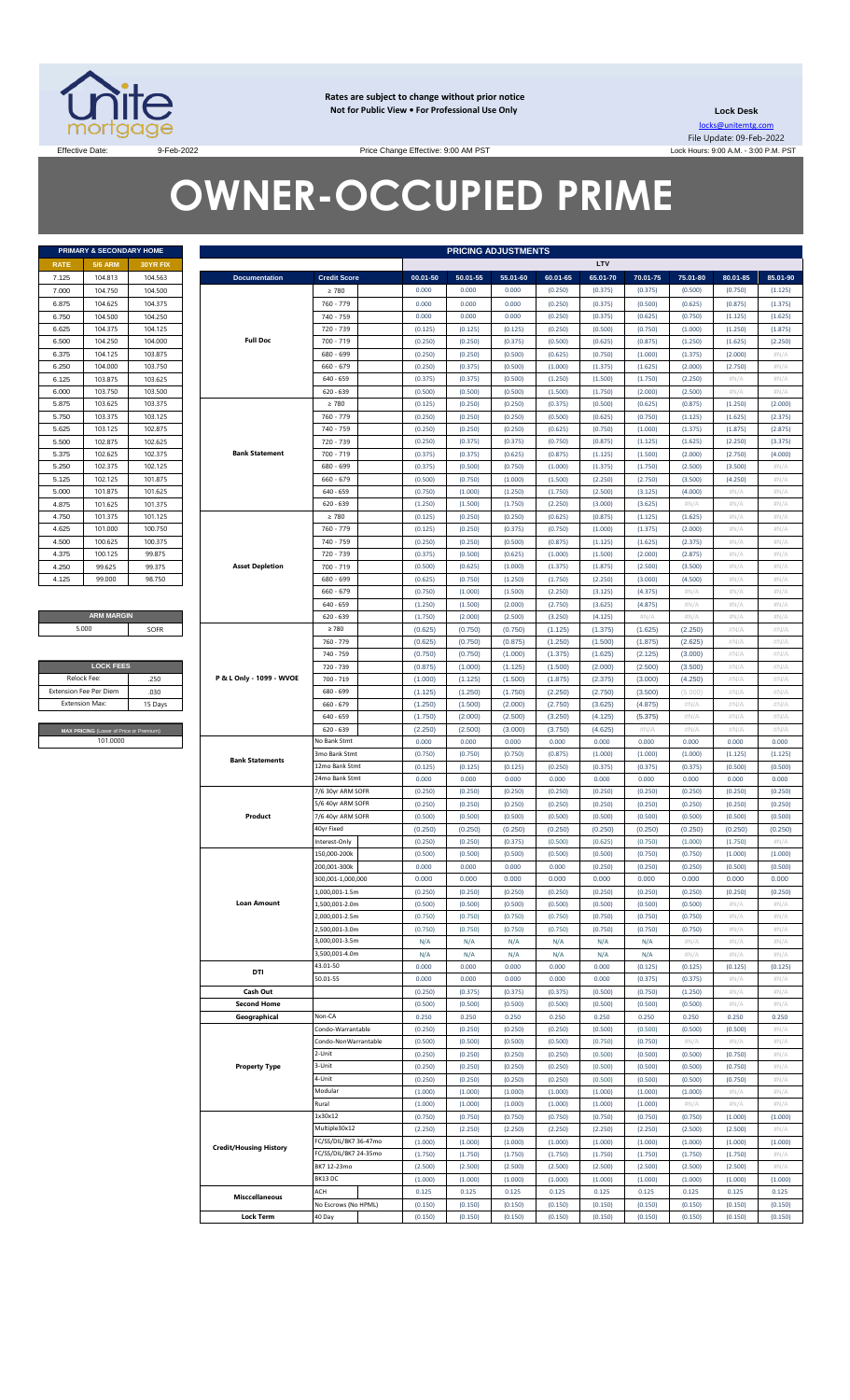

### [V](https://unitemortgage.com/)isit: https://unitemortgage.com

The pricing engine is the Formal price given, please access it through:

**Quick Pricer:** [https://un](https://unitemortgage.com/broker-resources/price-my-loan/)itemortgage.com/broker-resources/price-my-loan/

## **CALL US TODAY: 800-777-1207**

#### **CONVENTIONAL PRODUCTS AND PRICING**

|       | <b>CONFORMING LOANS</b> |                             |         |                      |                             |         |         |                      |                             |         |         |       |                      |         |               |  |
|-------|-------------------------|-----------------------------|---------|----------------------|-----------------------------|---------|---------|----------------------|-----------------------------|---------|---------|-------|----------------------|---------|---------------|--|
|       |                         | <b>DU CONF CONV 30 YEAR</b> |         |                      | <b>DU CONF CONV 20 YEAR</b> |         |         |                      | <b>DU CONF CONV 15 YEAR</b> |         |         |       | DU CONF CONV 10 YEAR |         |               |  |
| Rate  | 10 Day                  | 25 Day                      | 40 Day  | Rate                 | 10 Day                      | 25 Day  | 40 Day  | Rate                 | 10 Day                      | 25 Day  | 40 Day  | Rate  | 10 Day               | 25 Day  | <b>40 Day</b> |  |
| 4.500 | (5.125)                 | (5.000)                     | (4.875) | 4.250                | (4.750)                     | (4.625) | (4.500) | 3.750                | (4.000)                     | (3.875) | (3.750) | 3.500 | (3.375)              | (3.250) | (3.125)       |  |
| 4.375 | (4.750)                 | (4.625)                     | (4.500) | 4.125                | (4.250)                     | (4.125) | (4.000) | 3.625                | (3.750)                     | (3.625) | (3.500) | 3.375 | (3.125)              | (3.000) | (2.875)       |  |
| 4.250 | (4.375)                 | (4.250)                     | (4.125) | 4.000                | (4.000)                     | (3.875) | (3.750) | 3.500                | (3.625)                     | (3.500) | (3.375) | 3.250 | (2.625)              | (2.500) | (2.375)       |  |
| 4.125 | (3.750)                 | (3.625)                     | (3.500) | 3.875                | (3.625)                     | (3.500) | (3.375) | 3.375                | (3.125)                     | (3.000) | (2.875) | 3.125 | (2.625)              | (2.500) | (2.375)       |  |
| 4.000 | (3.250)                 | (3.125)                     | (3,000) | 3.750                | (3.125)                     | (3.000) | (2.875) | 3.250                | (2.750)                     | (2.625) | (2.500) | 3.000 | (2.250)              | (2.125) | (2.000)       |  |
| 3.875 | (2.875)                 | (2.750)                     | (2.625) | 3.625                | (3.000)                     | (2.875) | (2.750) | 3.125                | (2.250)                     | (2.125) | (2.000) | 2.875 | (1.875)              | (1.750) | (1.625)       |  |
| 3.750 | (2.375)                 | (2.250)                     | (2.125) | 3.500                | (2.625)                     | (2.500) | (2.375) | 3.000                | (2.000)                     | (1.875) | (1.750) | 2.750 | (1.500)              | (1.375) | (1.250)       |  |
| 3.625 | (1.625)                 | (1.500)                     | (1.375) | 3.375                | (2.125)                     | (2.000) | (1.875) | 2.875                | (1.500)                     | (1.375) | (1.250) | 2.625 | (1.250)              | (1.125) | (1.000)       |  |
| 3.500 | (1.250)                 | (1.125)                     | (1.000) | 3.250                | (1.625)                     | (1.500) | (1.375) | 2.750                | (1.125)                     | (1.000) | (0.875) | 2.500 | (0.750)              | (0.625) | (0.500)       |  |
| 3.375 | (0.625)                 | (0.500)                     | (0.375) | 3.125                | (0.875)                     | (0.750) | (0.625) | 2.625                | (0.625)                     | (0.500) | (0.375) | 2.375 | (0.500)              | (0.375) | (0.250)       |  |
| 3.250 | (0.125)                 | 0.000                       | 0.125   | 3.000                | (0.125)                     | 0.000   | 0.125   | 2.500                | (0.125)                     | 0.000   | 0.125   | 2.250 | (0.125)              | 0.000   | 0.125         |  |
| 3.125 | 0.625                   | 0.750                       | 0.875   | 2.875                | 0.625                       | 0.750   | 0.875   | 2.375                | 0.375                       | 0.500   | 0.625   | 2.125 | 0.375                | 0.500   | 0.625         |  |
|       |                         |                             |         |                      |                             |         |         |                      |                             |         |         |       |                      |         |               |  |
|       |                         | LP CONF CONV 30 YEAR        |         | LP CONF CONV 20 YEAR |                             |         |         | LP CONF CONV 15 YEAR |                             |         |         |       | LP CONF CONV 10 YEAR |         |               |  |
| Rate  | 10 Dav                  | 25 Day                      | 40 Day  | Rate                 | 10 Dav                      | 25 Dav  | 40 Day  | Rate                 | 10 Dav                      | 25 Day  | 40 Day  | Rate  | 10 Dav               | 25 Day  | 40 Day        |  |
| 4.500 | (5.000)                 | (4.875)                     | (4.750) | 4.250                | (4.750)                     | (4.625) | (4.500) | 3.750                | (3.625)                     | (3.500) | (3.375) | 3.500 | (3.250)              | (3.125) | (3.000)       |  |
| 4.375 | (4.625)                 | (4.500)                     | (4.375) | 4.125                | (4.250)                     | (4.125) | (4.000) | 3.625                | (3.250)                     | (3.125) | (3.000) | 3.375 | (2.875)              | (2.750) | (2.625)       |  |
| 4.250 | (4.250)                 | (4.125)                     | (4.000) | 4.000                | (3.750)                     | (3.625) | (3.500) | 3.500                | (3.125)                     | (3.000) | (2.875) | 3.250 | (2.500)              | (2.375) | (2.250)       |  |
| 4.125 | (3.625)                 | (3.500)                     | (3.375) | 3.875                | (3.375)                     | (3.250) | (3.125) | 3.375                | (2.875)                     | (2.750) | (2.625) | 3.125 | (2.250)              | (2.125) | (2.000)       |  |
| 4.000 | (3.125)                 | (3.000)                     | (2.875) | 3.750                | (3.000)                     | (2.875) | (2.750) | 3.250                | (2.500)                     | (2.375) | (2.250) | 3.000 | (2.000)              | (1.875) | (1.750)       |  |
| 3.875 | (2.625)                 | (2.500)                     | (2.375) | 3.625                | (3.000)                     | (2.875) | (2.750) | 3.125                | (2.000)                     | (1.875) | (1.750) | 2.875 | (1.625)              | (1.500) | (1.375)       |  |
| 3.750 | (2.125)                 | (2.000)                     | (1.875) | 3.500                | (2.500)                     | (2.375) | (2.250) | 3.000                | (1.625)                     | (1.500) | (1.375) | 2.750 | (1.250)              | (1.125) | (1.000)       |  |
| 3.625 | (1.500)                 | (1.375)                     | (1.250) | 3.375                | (2.125)                     | (2.000) | (1.875) | 2.875                | (1.375)                     | (1.250) | (1.125) | 2.625 | (1.000)              | (0.875) | (0.750)       |  |
| 3.500 | (1.125)                 | (1.000)                     | (0.875) | 3.250                | (1.500)                     | (1.375) | (1.250) | 2.750                | (1.000)                     | (0.875) | (0.750) | 2.500 | (0.625)              | (0.500) | (0.375)       |  |
| 3.375 | (0.500)                 | (0.375)                     | (0.250) | 3.125                | (0.875)                     | (0.750) | (0.625) | 2.625                | (0.500)                     | (0.375) | (0.250) | 2.375 | (0.250)              | (0.125) | 0.000         |  |
| 3.250 | 0.000                   | 0.125                       | 0.250   | 3.000                | (0.125)                     | 0.000   | 0.125   | 2.500                | 0.125                       | 0.250   | 0.375   | 2.250 | 0.125                | 0.250   | 0.375         |  |
| 3.125 | 0.750                   | 0.875                       | 1.000   | 2.875                | 0.750                       | 0.875   | 1.000   | 2.375                | 0.500                       | 0.625   | 0.750   | 2.125 | 0.500                | 0.625   | 0.750         |  |

#### **HIGH BALANCE CONFORMING**

|       |         | <b>DU HIGH BALANCE 30 YEAR</b> |         |       | <b>DU HIGH BALANCE 15 YEAR</b> |         |         |      | <b>DU HIGH BALANCE 20 YEAR</b> |               |               |      |               | <b>DU HIGH BALANCE 10 YEAR</b> |               |
|-------|---------|--------------------------------|---------|-------|--------------------------------|---------|---------|------|--------------------------------|---------------|---------------|------|---------------|--------------------------------|---------------|
| Rate  | 10 Day  | 25 Day                         | 40 Day  | Rate  | <b>10 Day</b>                  | 25 Day  | 40 Day  | Rate | <b>10 Day</b>                  | <b>25 Day</b> | <b>40 Day</b> | Rate | <b>10 Day</b> | $25$ Day                       | <b>40 Day</b> |
| 4.750 | (2.625) | (2.500)                        | (2.375) | 4.000 | (1.500)                        | (1.375) | (1.250) |      |                                |               |               |      |               |                                |               |
| 4.625 | (3.375) | (3.250)                        | (3.125) | 3.875 | (2.750)                        | (2.625) | (2.500) |      |                                |               |               |      |               |                                |               |
| 4.500 | (3.500) | (3.375)                        | (3.250) | 3.750 | (2.375)                        | (2.250) | (2.125) |      |                                |               |               |      |               |                                |               |
| 4.375 | (3.250) | (3.125)                        | (3.000) | 3.625 | (2.125)                        | (2.000) | (1.875) |      |                                |               |               |      |               |                                |               |
| 4.250 | (3.000) | (2.875)                        | (2.750) | 3.500 | (1.875)                        | (1.750) | (1.625) |      |                                |               |               |      |               |                                |               |
| 4.125 | (2.625) | (2.500)                        | (2.375) | 3.375 | (1.500)                        | (1.375) | (1.250) |      |                                |               |               |      | B             | E                              |               |
| 4.000 | (2.375) | (2.250)                        | (2.125) | 3.250 | (1.250)                        | (1.125) | (1.000) |      | <b>SUCH</b>                    |               |               |      |               |                                |               |
| 3.875 | (2.000) | (1.875)                        | (1.750) | 3.125 | (0.875)                        | (0.750) | (0.625) |      |                                |               |               |      |               |                                |               |
| 3.750 | (1.625) | (1.500)                        | (1.375) | 3.000 | (0.750)                        | (0.625) | (0.500) |      |                                |               |               |      |               |                                |               |
| 3.625 | (0.750) | (0.625)                        | (0.500) | 2.875 | (0.500)                        | (0.375) | (0.250) |      |                                |               |               |      |               |                                |               |
| 3.500 | (0.125) | 0.000                          | 0.125   | 2.750 | (0.125)                        | 0.000   | 0.125   |      |                                |               |               |      |               |                                |               |
| 3.375 | 0.375   | 0.500                          | 0.625   | 2.625 | 0.500                          | 0.625   | 0.750   |      |                                |               |               |      |               |                                |               |

自

**MAX NET PRICING IS 104.000 HIGH BALANCE MAX NET PRICING IS 103.000 Rates and pricing are subject to change without notice.** All Rights Reserved. 02.2022 This document is limited to current Unite Mortgage Wholesale Lending Solutions, and should not be intended as legal advice, legal opinion, or any other advice on specific facts or circumstances. Such policy and practice ar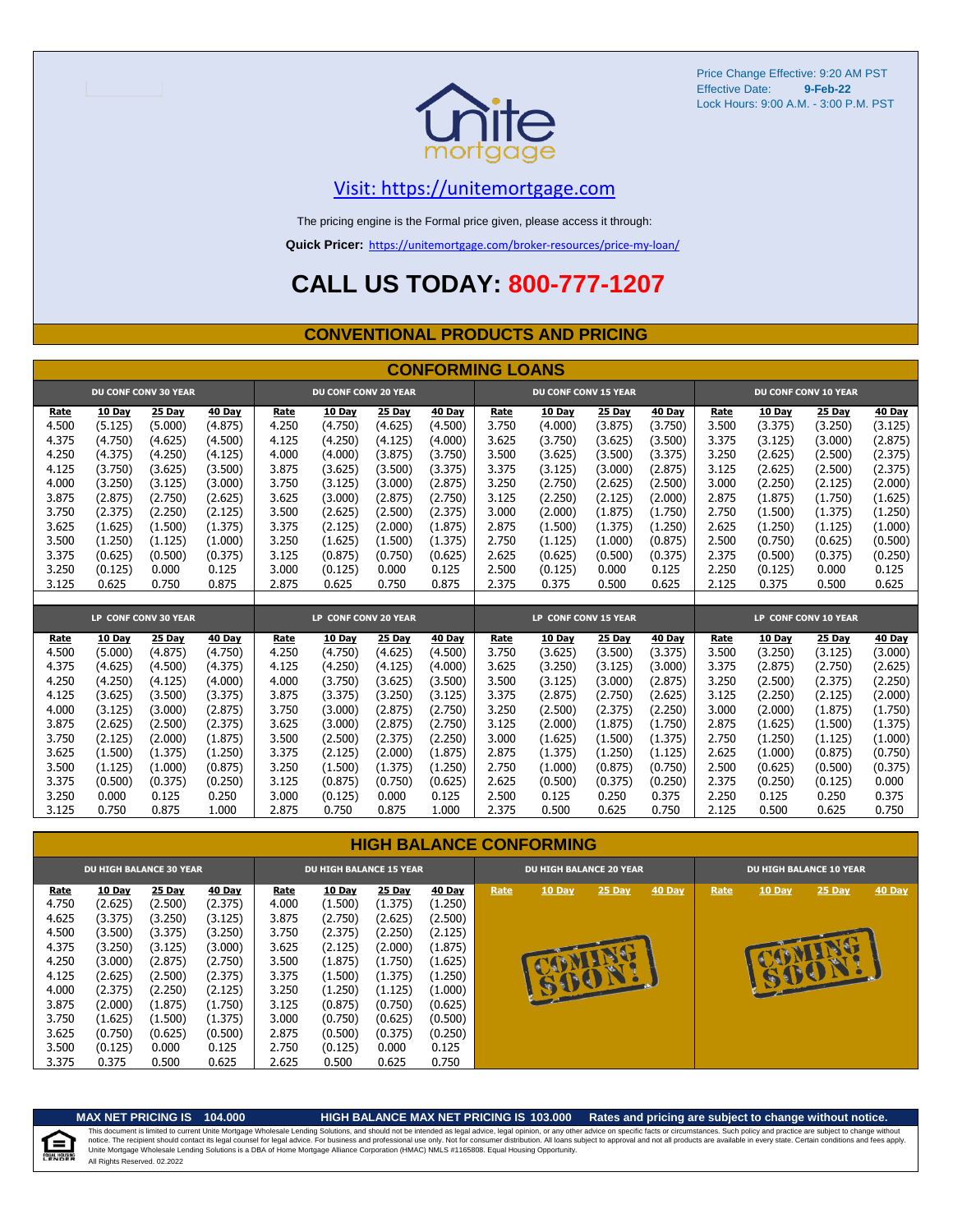

### [V](https://unitemortgage.com/)isit: https://unitemortgage.com

The pricing engine is the Formal price given, please access it through:

**Quick Pricer:** [https://un](https://unitemortgage.com/broker-resources/price-my-loan/)itemortgage.com/broker-resources/price-my-loan/

# **CALL US TODAY: 800-777-1207**

|                                                                         | <b>HOME AFFORDABLE PRODUCTS</b>                                       |                                                                       |                                                                       |                                                             |                                                                       |                                                                       |                                                                       |                                                             |                                                                       |                                                                       |                                                                       |      |                               |                |        |
|-------------------------------------------------------------------------|-----------------------------------------------------------------------|-----------------------------------------------------------------------|-----------------------------------------------------------------------|-------------------------------------------------------------|-----------------------------------------------------------------------|-----------------------------------------------------------------------|-----------------------------------------------------------------------|-------------------------------------------------------------|-----------------------------------------------------------------------|-----------------------------------------------------------------------|-----------------------------------------------------------------------|------|-------------------------------|----------------|--------|
| <b>DU HOMEREADY 30 YEAR</b><br><b>DU HOMEREADY HIGH BALANCE 30 YEAR</b> |                                                                       |                                                                       |                                                                       |                                                             |                                                                       |                                                                       | <b>LP HOME POSSIBLE 30 YEAR</b>                                       |                                                             |                                                                       | LP HOME POSSIBLE HIGH BALANCE 30 YEAR                                 |                                                                       |      |                               |                |        |
| Rate<br>4.500<br>4.375<br>4.250<br>4.125<br>4.000                       | <b>10 Day</b><br>(4.875)<br>(4.375)<br>(4.000)<br>(3.375)<br>(2.875)  | 25 Day<br>(4.750)<br>(4.250)<br>(3.875)<br>(3.250)<br>(2.750)         | 40 Day<br>(4.625)<br>(4.125)<br>(3.750)<br>(3.125)<br>(2.625)         | Rate<br>4.625<br>4.500<br>4.375<br>4.250<br>4.125           | <b>10 Day</b><br>(3.375)<br>(3.000)<br>(2.625)<br>(2.750)<br>(2.625)  | 25 Day<br>(3.250)<br>(2.875)<br>(2.500)<br>(2.625)<br>(2.500)         | <b>40 Day</b><br>(3.125)<br>(2.750)<br>(2.375)<br>(2.500)<br>(2.375)  | Rate<br>4.500<br>4.375<br>4.250<br>4.125<br>4.000           | 10 Day<br>(5.000)<br>(4.500)<br>(4.250)<br>(3.625)<br>(3.000)         | <b>25 Day</b><br>(4.875)<br>(4.375)<br>(4.125)<br>(3.500)<br>(2.875)  | <b>40 Day</b><br>(4.750)<br>(4.250)<br>(4.000)<br>(3.375)<br>(2.750)  | Rate | <b>10 Day</b><br>$\mathbf{A}$ | $25$ Day<br>NU | 40 Day |
| 3.875<br>3.750<br>3.625<br>3.500<br>3.375<br>3.250<br>3.125             | (2.500)<br>(2.000)<br>(1.375)<br>(1.000)<br>(0.375)<br>0.125<br>0.875 | (2.375)<br>(1.875)<br>(1.250)<br>(0.875)<br>(0.250)<br>0.250<br>1.000 | (2.250)<br>(1.750)<br>(1.125)<br>(0.750)<br>(0.125)<br>0.375<br>1.125 | 4.000<br>3.875<br>3.750<br>3.625<br>3.500<br>3.375<br>3.250 | (2.000)<br>(1.500)<br>(1.125)<br>(0.875)<br>(0.375)<br>0.250<br>0.875 | (1.875)<br>(1.375)<br>(1.000)<br>(0.750)<br>(0.250)<br>0.375<br>1.000 | (1.750)<br>(1.250)<br>(0.875)<br>(0.625)<br>(0.125)<br>0.500<br>1.125 | 3.875<br>3.750<br>3.625<br>3.500<br>3.375<br>3.250<br>3.125 | (2.625)<br>(2.125)<br>(1.375)<br>(1.000)<br>(0.500)<br>0.125<br>0.875 | (2.500)<br>(2.000)<br>(1.250)<br>(0.875)<br>(0.375)<br>0.250<br>1.000 | (2.375)<br>(1.875)<br>(1.125)<br>(0.750)<br>(0.250)<br>0.375<br>1.125 |      |                               | 15001.         |        |

|                                                    | <b>HOME READY AND HOMEPOSSIBLE CAP LIMITS</b> |      |       |       |      |       |       |                                                                                                  |       |  |  |  |  |  |
|----------------------------------------------------|-----------------------------------------------|------|-------|-------|------|-------|-------|--------------------------------------------------------------------------------------------------|-------|--|--|--|--|--|
|                                                    |                                               |      |       |       |      |       |       | LTV <=60 60.01 - 65 65.01 - 70 70.01 - 75 75.01 - 80 80.01 - 85 85.01 - 90 90.01 - 95 95.01 - 97 |       |  |  |  |  |  |
| HomeReady/Home Possible FICO >=680 Adjustment Caps | 1.500                                         | .500 | 1.500 | 500،، | .500 | 0.000 | 0.000 | 0.000                                                                                            | 0.000 |  |  |  |  |  |
| HomeReady/Home Possible FICO <680 Adjustment Caps  | 1.500                                         | .500 | .500  | 500،، | .500 | .500  | 1.500 | 1.500                                                                                            | 1.500 |  |  |  |  |  |

**MAX NET PRICING IS 104.000 HIGH BALANCE MAX NET PRICING IS 103.000 Rates and pricing are subject to change without notice.**

All Rights Reserved. 02.2022 This document is limited to current Unite Mortgage Wholesale Lending Solutions, and should not be intended as legal advice, legal opinion, or any other advice on specific facts or circumstances. Such policy and practice ar

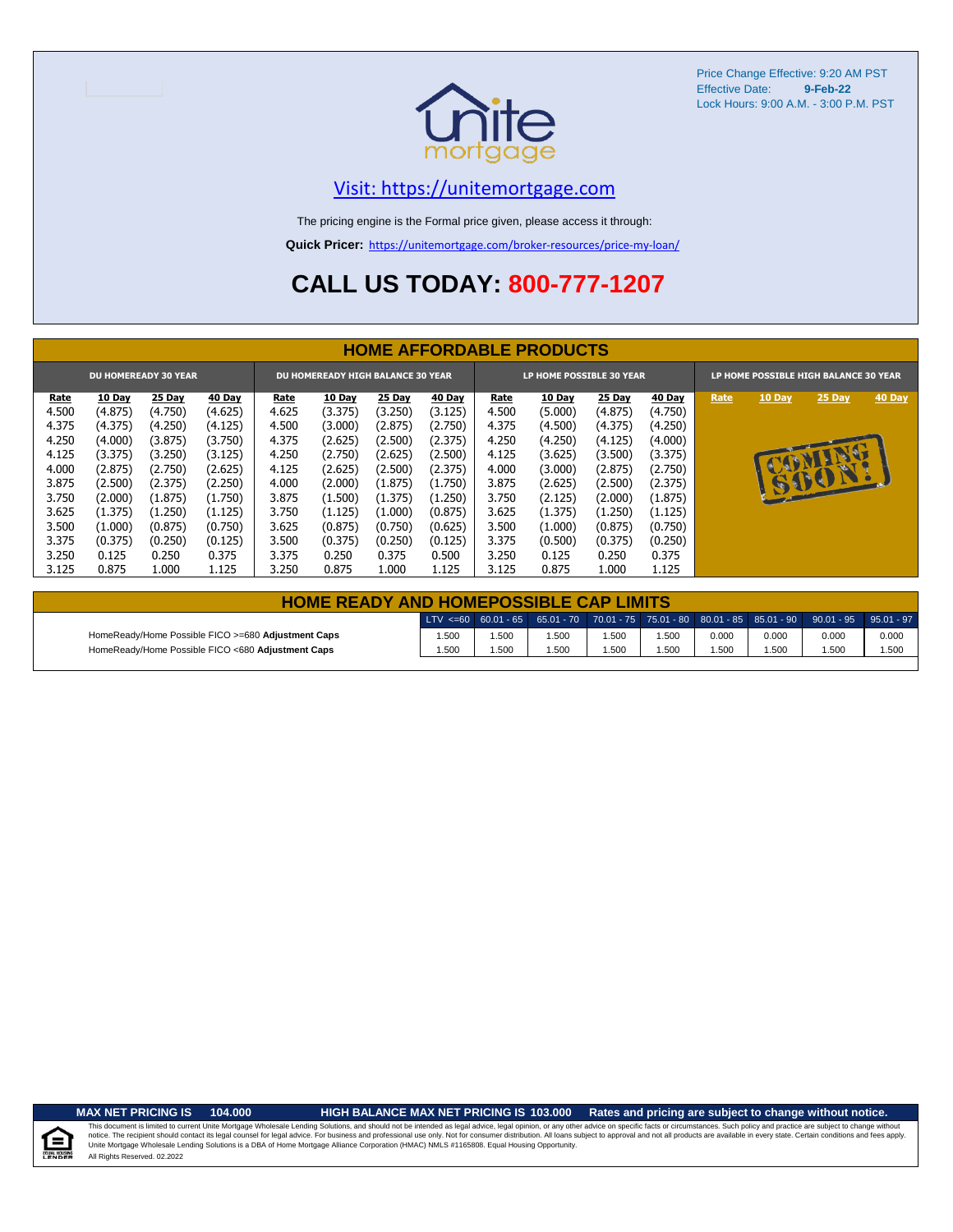

### [V](https://unitemortgage.com/)isit: https://unitemortgage.com

The pricing engine is the Formal price given, please access it through:

**Quick Pricer:** [https://un](https://unitemortgage.com/broker-resources/price-my-loan/)itemortgage.com/broker-resources/price-my-loan/

# **CALL US TODAY: 800-777-1207**

| <b>CONVENTIONAL PRICING ADJUSTMENTS</b>                                                |                                   |                                                   |              |              |              |                    |              |                                          |              |  |  |
|----------------------------------------------------------------------------------------|-----------------------------------|---------------------------------------------------|--------------|--------------|--------------|--------------------|--------------|------------------------------------------|--------------|--|--|
| Credit Score / LTV<br>Loan Terms > 15 years                                            | LTV < 60                          | $60.01 - 70$                                      | $70.01 - 75$ | $75.01 - 80$ | $80.01 - 85$ | $85.01 - 90$       | $90.01 - 95$ | $95.01 - 97$                             | >97.00%      |  |  |
| $740+$                                                                                 | 0.000                             | 0.250                                             | 0.250        | 0.500        | 0.250        | 0.250              | 0.250        | 0.750                                    | 0.750        |  |  |
| 720 - 739                                                                              | 0.000                             | 0.250                                             | 0.500        | 0.750        | 0.500        | 0.500              | 0.500        | 1.000                                    | 1.000        |  |  |
| 700 - 719                                                                              | 0.000                             | 0.500                                             | 1.000        | 1.250        | 1.000        | 1.000              | 1.000        | 1.500                                    | 1.500        |  |  |
| 680 - 699                                                                              | 0.000                             | 0.500                                             | 1.250        | 1.750        | 1.500        | 1.250              | 1.250        | 1.500                                    | 1.500        |  |  |
| 660 - 679                                                                              | 0.000                             | 1.000                                             | 2.250        | 2.750        | 2.750        | 2.250              | 2.250        | 2.250                                    | 2.250        |  |  |
| 640 - 659                                                                              | 0.500                             | 1.250                                             | 2.750        | 3.000        | 3.250        | 2.750              | 2.750        | 2.750                                    | 2.750        |  |  |
| 620-639                                                                                | 0.500                             | 1.500                                             | 3.000        | 3.000        | 3.250        | 3.250              | 3.250        | 3.500                                    | 3.500        |  |  |
| Cash Out (Ex. Student Loan Only) All Loan Terms. Cumulative with above adjust.         | $LTV \le 60$                      | $60.01 - 70$                                      | $70.01 - 75$ | $75.01 - 80$ |              |                    |              |                                          |              |  |  |
| $740+$                                                                                 | 0.375                             | 0.625                                             | 0.625        | 0.875        |              |                    |              |                                          |              |  |  |
| 720 - 739                                                                              | 0.375                             | 1.000                                             | 1.000        | 1.125        |              |                    |              |                                          |              |  |  |
| 700 - 719                                                                              | 0.375                             | 1.000                                             | 1.000        | 1.125        |              |                    |              |                                          |              |  |  |
| 680 - 699                                                                              | 0.375                             | 1.125                                             | 1.125        | 1.750        |              |                    |              |                                          |              |  |  |
| 660 - 679                                                                              | 0.625                             | 1.125                                             | 1.125        | 1.875        |              |                    |              |                                          |              |  |  |
| 640 - 659                                                                              | 0.625                             | 1.625                                             | 1.625        | 2.625        |              |                    |              |                                          |              |  |  |
| 620 - 639                                                                              | 0.625                             | 1.625                                             | 1.625        | 3.125        |              |                    |              |                                          |              |  |  |
| <b>Other Price Adjustments</b><br>All Loan Terms<br>Cumulative with above adjustments  | $LTV \le 60$                      | $60.01 - 65$                                      | $65.01 - 70$ | $70.01 - 75$ | $75.01 - 80$ | $80.01 - 85$       | $85.01 - 90$ | $90.01 - 95$                             | $95.01 - 97$ |  |  |
| High Balance Purchase and R/T Refinance                                                | 0.500                             | 0.750                                             | 0.750        | 0.750        | 1.000        | 1.000              | 1.000        | 1.000                                    | 1.000        |  |  |
| High Balance Cash-Out Refinance                                                        | 1.250                             | 1.500                                             | 1.500        | 1.500        | 1.750        | <b>NA</b>          | <b>NA</b>    | <b>NA</b>                                | <b>NA</b>    |  |  |
| High Balance ARMs (Adjustment Based on CLTV)                                           | 0.750                             | 0.750                                             | 0.750        | 0.750        | 1.500        | 1.500              | 1.500        | 1.750                                    | 1.750        |  |  |
| <b>ARMs</b>                                                                            | 0.000                             | 0.000                                             | 0.000        | 0.000        | 0.000        | 0.000              | 0.000        | 0.250                                    | <b>NA</b>    |  |  |
| HomeReady/Home Possible FICO >=680 Adjustment Caps                                     | 1.500                             | 1.500                                             | 1.500        | 1.500        | 1.500        | 0.000              | 0.000        | 0.000                                    | 0.000        |  |  |
| HomeReady/Home Possible FICO <680 Adjustment Caps                                      | 1.500                             | 1.500                                             | 1.500        | 1.500        | 1.500        | 1.500              | 1.500        | 1.500                                    | 1.500        |  |  |
| <b>Investment Properties</b>                                                           | 2.125                             | 2.125                                             | 2.125        | 2.125        | 3.375        | 4.125              | <b>NA</b>    | <b>NA</b>                                | <b>NA</b>    |  |  |
| Second Home                                                                            | 1.125                             | 1.625                                             | 1.625        | 2.125        | 3.375        | 4.125              | 4.125        | 4.125                                    | 4.125        |  |  |
| Manufactured home                                                                      | 0.500                             | 0.500                                             | 0.500        | 0.500        | 0.500        | 0.500              | 0.500        | 0.500                                    | 0.500        |  |  |
| 2-4 Unit Properties (3-4 unit max LTV is 75% (DU) and 80% (LP))                        | 1.000                             | 1.000                                             | 1.000        | 1.000        | 1.000        | 1.000              | <b>NA</b>    | <b>NA</b>                                | <b>NA</b>    |  |  |
| Condos - Loan Terms > 15Y (does not apply to Detached building types)                  | 0.000                             | 0.000                                             | 0.000        | 0.000        | 0.750        | 0.750              | 0.750        | 0.750                                    | 0.750        |  |  |
| Escrow Waiver (LTV >80% not available in NM, LTV >90% does not apply to HB Nationwide) | 0.000                             | 0.000                                             | 0.000        | 0.000        | 0.000        | 0.000              | 0.000        | 0.000                                    | <b>NA</b>    |  |  |
| UW Waiver Fee (ALL LTV) - based on loan size                                           |                                   |                                                   |              |              |              |                    |              |                                          |              |  |  |
|                                                                                        |                                   |                                                   |              |              |              |                    |              |                                          |              |  |  |
| <b>ALL SUBORDINATE FINANCING .375%</b>                                                 |                                   |                                                   |              |              |              |                    |              |                                          |              |  |  |
| <b>CLTV Range</b>                                                                      |                                   | Credit Score < 720                                |              |              |              | Credit Score > 720 |              |                                          |              |  |  |
| <b>LTV Range</b><br>$\leq 65.00\%$<br>$80.01\% - 95.00\%$                              |                                   | 0.500                                             |              |              |              | 0.250              |              |                                          |              |  |  |
| 65.01% - 75.00%<br>$80.01\% - 95.00\%$                                                 |                                   | 0.750                                             |              |              |              | 0.500              |              |                                          |              |  |  |
| 75.01% - 95.00%<br>$90.01\% - 95.00\%$                                                 |                                   | 1.000                                             |              |              |              | 0.750              |              |                                          |              |  |  |
| 75.01% - 90.00%<br>76.01% - 90.00%                                                     |                                   | 1.000                                             |              |              | 0.750        |                    |              |                                          |              |  |  |
| $\leq 95.00\%$<br>95.01% - 97.00%                                                      |                                   | 1.500                                             |              |              | 1.500        |                    |              |                                          |              |  |  |
|                                                                                        |                                   |                                                   |              |              |              |                    |              |                                          |              |  |  |
| <b>LOCK EXTENSIONS - RELOCKS - OTHER CHANGES</b>                                       |                                   |                                                   |              |              |              |                    |              |                                          |              |  |  |
|                                                                                        |                                   |                                                   |              |              |              |                    |              |                                          |              |  |  |
|                                                                                        |                                   | <b>Lock Extensions:</b>                           |              |              |              |                    |              |                                          |              |  |  |
|                                                                                        |                                   |                                                   |              |              |              |                    |              |                                          |              |  |  |
| .03 / day<br>1-4 days                                                                  |                                   |                                                   |              |              |              |                    |              |                                          | 02/19/22     |  |  |
| 0.125<br>5 days                                                                        |                                   |                                                   |              |              |              |                    |              | 10 Day Lock Expires:                     |              |  |  |
| 0.187<br>7 days                                                                        |                                   |                                                   |              |              |              |                    |              | 25 Day Lock Expires:                     | 03/06/22     |  |  |
| 0.250<br>10 days                                                                       |                                   |                                                   |              |              |              |                    |              | 40 Day Lock Expires:                     | 03/21/22     |  |  |
| 0.375<br>15 days                                                                       |                                   |                                                   |              |              |              |                    |              |                                          |              |  |  |
| <b>Other Changes:</b><br><b>Relocks:</b>                                               |                                   |                                                   |              |              |              |                    |              |                                          |              |  |  |
| Worse Case pricing plus additional .250 hit<br>Loan Program                            |                                   | Worse Case if moving into different delivery type |              |              |              |                    |              |                                          |              |  |  |
| Rate Change                                                                            | Not subject to worse case pricing |                                                   |              |              |              |                    |              | Locks expiring on a non business day are |              |  |  |

Locks expiring on a non business day are good through the following business day.

|   |                              |         |                                                                                                                                                                                                                                                                                                                                                                                                                                                                                                                                                                                                                | $APOR+$ | $15/20$ YR.: | 2.500% 1 YR CMT:   | 0.120% |
|---|------------------------------|---------|----------------------------------------------------------------------------------------------------------------------------------------------------------------------------------------------------------------------------------------------------------------------------------------------------------------------------------------------------------------------------------------------------------------------------------------------------------------------------------------------------------------------------------------------------------------------------------------------------------------|---------|--------------|--------------------|--------|
|   | <b>MAX NET PRICING IS</b>    | 104.000 | Rates and prices are subject to change without notice.                                                                                                                                                                                                                                                                                                                                                                                                                                                                                                                                                         |         | $25/30$ YR.: | 2.960% 1 YR Libor: | 0.360% |
| E | All Rights Reserved, 02.2022 |         | This document is limited to current Unite Mortgage Wholesale Lending Solutions, and should not be intended as legal advice, legal opinion, or any other advice on specific facts or circumstances. Such policy and practice ar<br>notice. The recipient should contact its legal counsel for legal advice. For business and professional use only. Not for consumer distribution. All loans subject to approval and not all products are available in every stat<br>Unite Mortgage Wholesale Lending Solutions is a DBA of Home Mortgage Alliance Corporation (HMAC) NMLS #1165808. Equal Housing Opportunity. |         |              |                    |        |